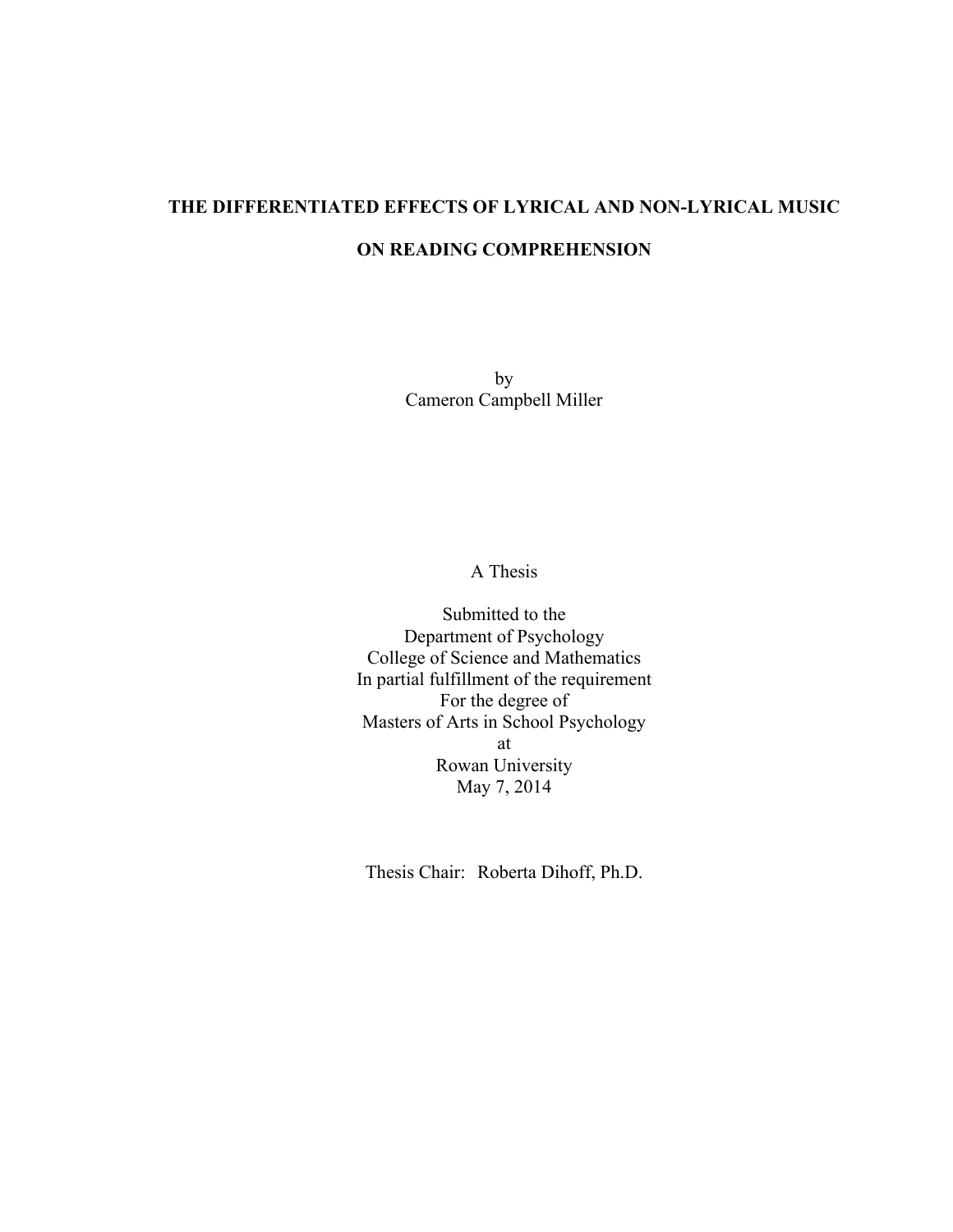# © 2013 Cameron Campbell Miller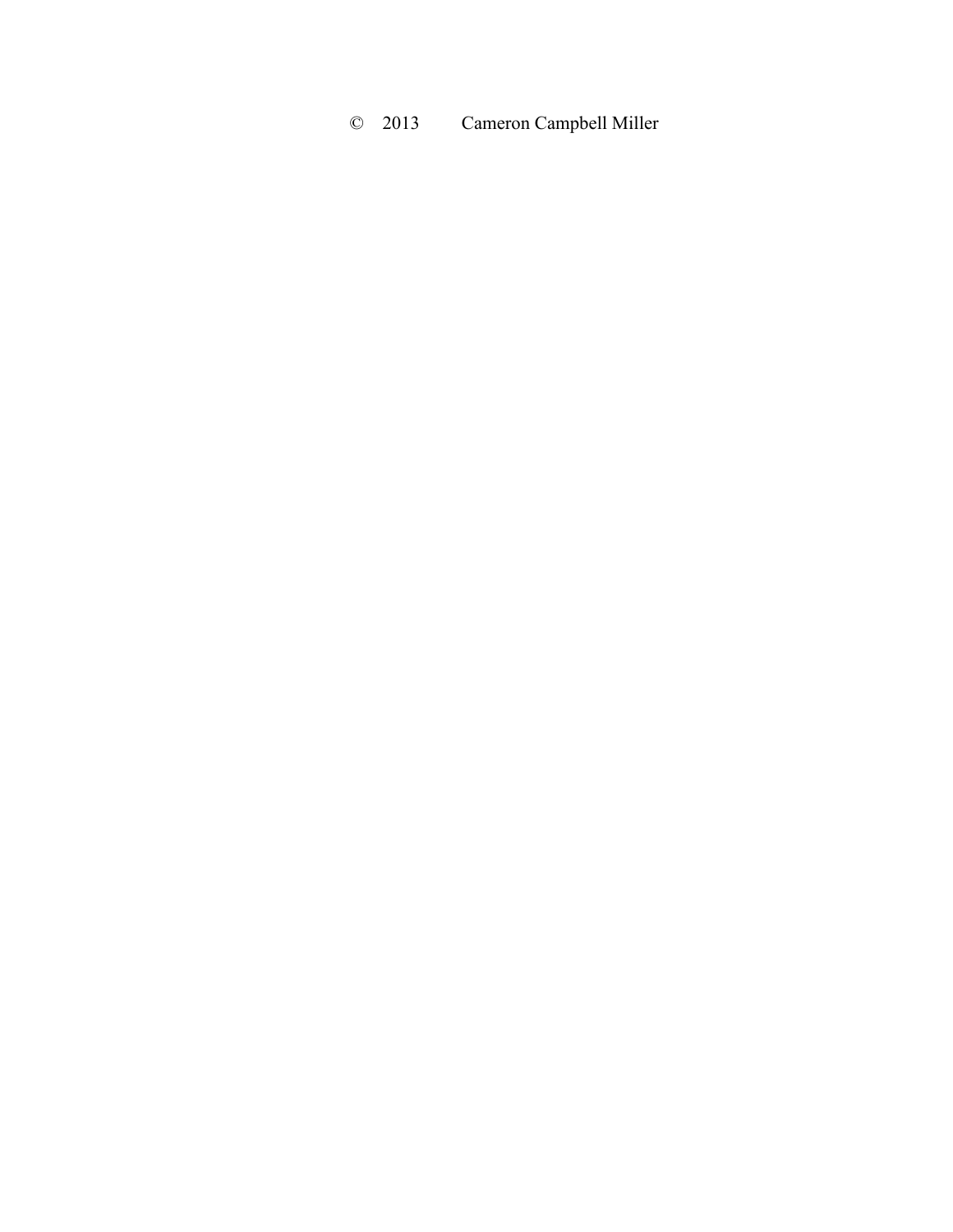## **Abstract**

## Cameron Campbell Miller THE DIFFERENTIATED EFFECTS OF LYRICAL AND NON-LYRICAL MUSIC ON READING COMPREHENSION 2013/14 Roberta Dihoff, Ph.D. Master of Arts in School Psychology

The present study seeks to observe the effect of background music on reading comprehension, specifically searching for possible differences between effects brought on by different genres (i.e. classical and rock) and the presence of lyrics. Research on task performance in the presence of background sound is mixed, in part due to the large number of possible applications. An overview of existing research on this topic is presented, including articles on the relationship between music and cognitive ability, distractors and processing resources, and pre-existing studies on music and reading comprehension. University students participated in a randomized experiment, taking the Reading Comprehension portion of the Nelson Denny Reading Test in the presence of either (1) classical music with lyrics, (2) classical music without lyrics, (3) rock with lyrics, or (4) rock without lyrics. One-way analysis of variance revealed no significant main effect for both variables of genre and lyrics. A significant interaction was found between these two variables. Implications and possible explanations for these findings are discussed. Limitations of the present study and future improvements and directions are discussed.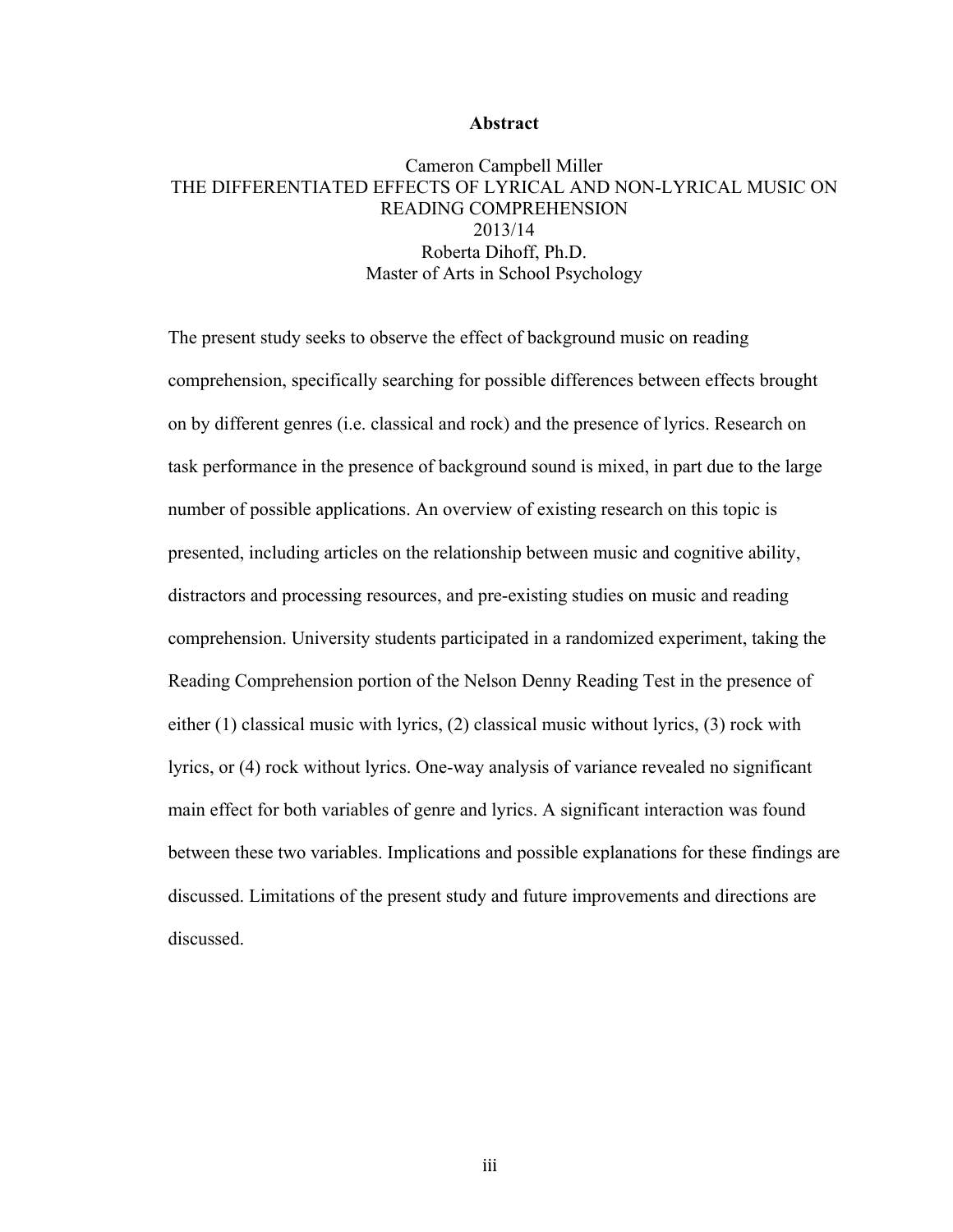## **Table of Contents**

| Abstract                                 | $\rm iii$    |
|------------------------------------------|--------------|
| List of Figures                          | $\mathbf{V}$ |
| List of Tables                           | vi           |
| Chapter 1: Introduction                  | $\mathbf{1}$ |
| Chapter 2: Literature Review             | 3            |
| 2.1 Music and Cognitive Ability          | 3            |
| 2.2 Distractors and Processing Resources | 6            |
| 2.3 Music and Reading Comprehension      | 11           |
| Chapter 3: Methods                       | 17           |
| 3.1 Subjects                             | 17           |
| 3.2 Variables                            | 17           |
| 3.3 Procedures                           | 18           |
| 3.4 Statistical Analysis                 | 20           |
| Chapter 4: Results                       | 22           |
| Chapter 5: Discussion                    | 26           |
| 5.1 Conclusions                          | 26           |
| 5.2 Limitations                          | 28           |
| 5.3 Future Directions                    | 29           |
| 5.4 Closing Throughts                    | 30           |
| References                               | 32           |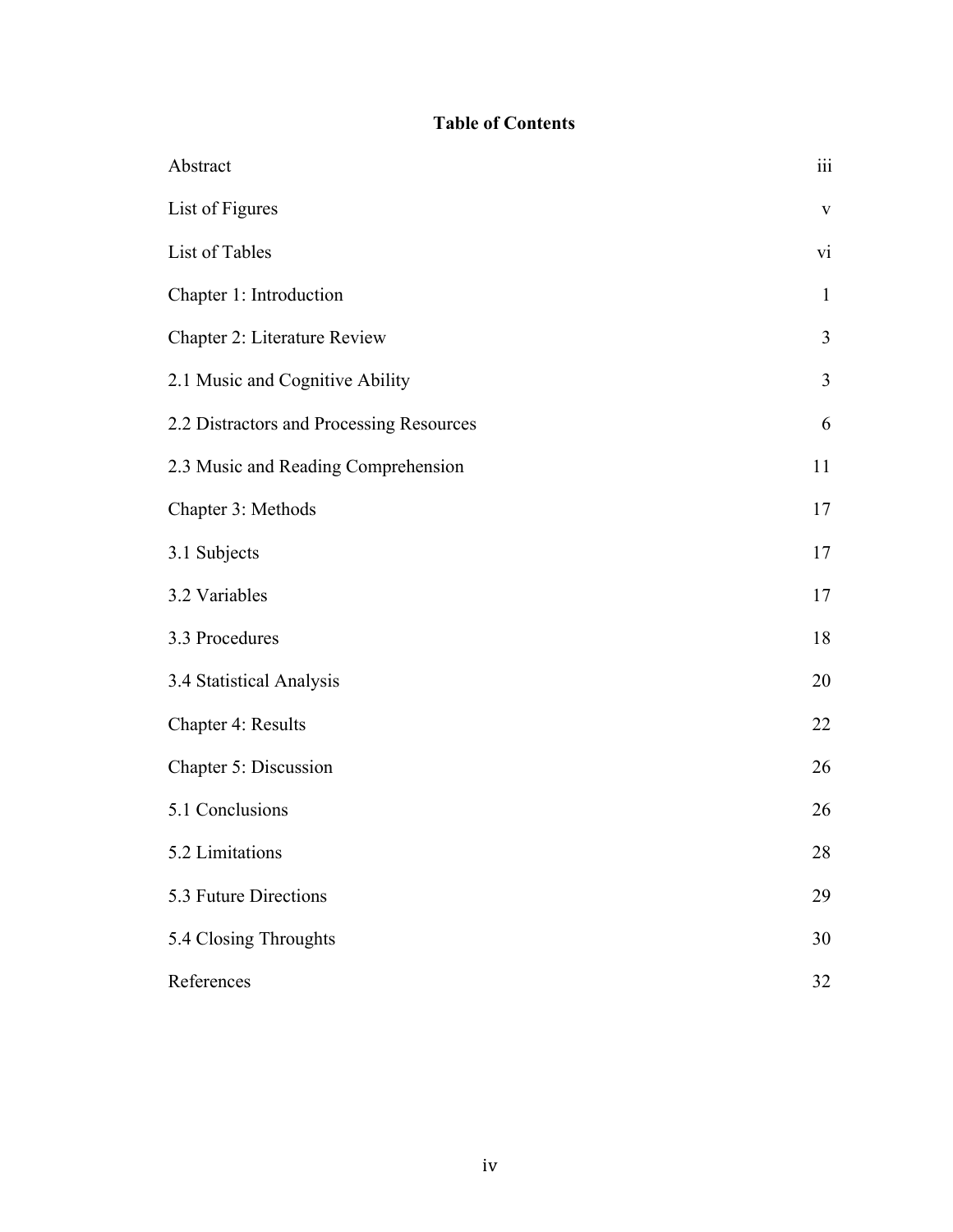## **List of Figures**

| Figure                                                          | Page |
|-----------------------------------------------------------------|------|
| Figure 1 Comparing means of Reading Comprehension Scores Across |      |
| <b>Experimental Conditions</b>                                  |      |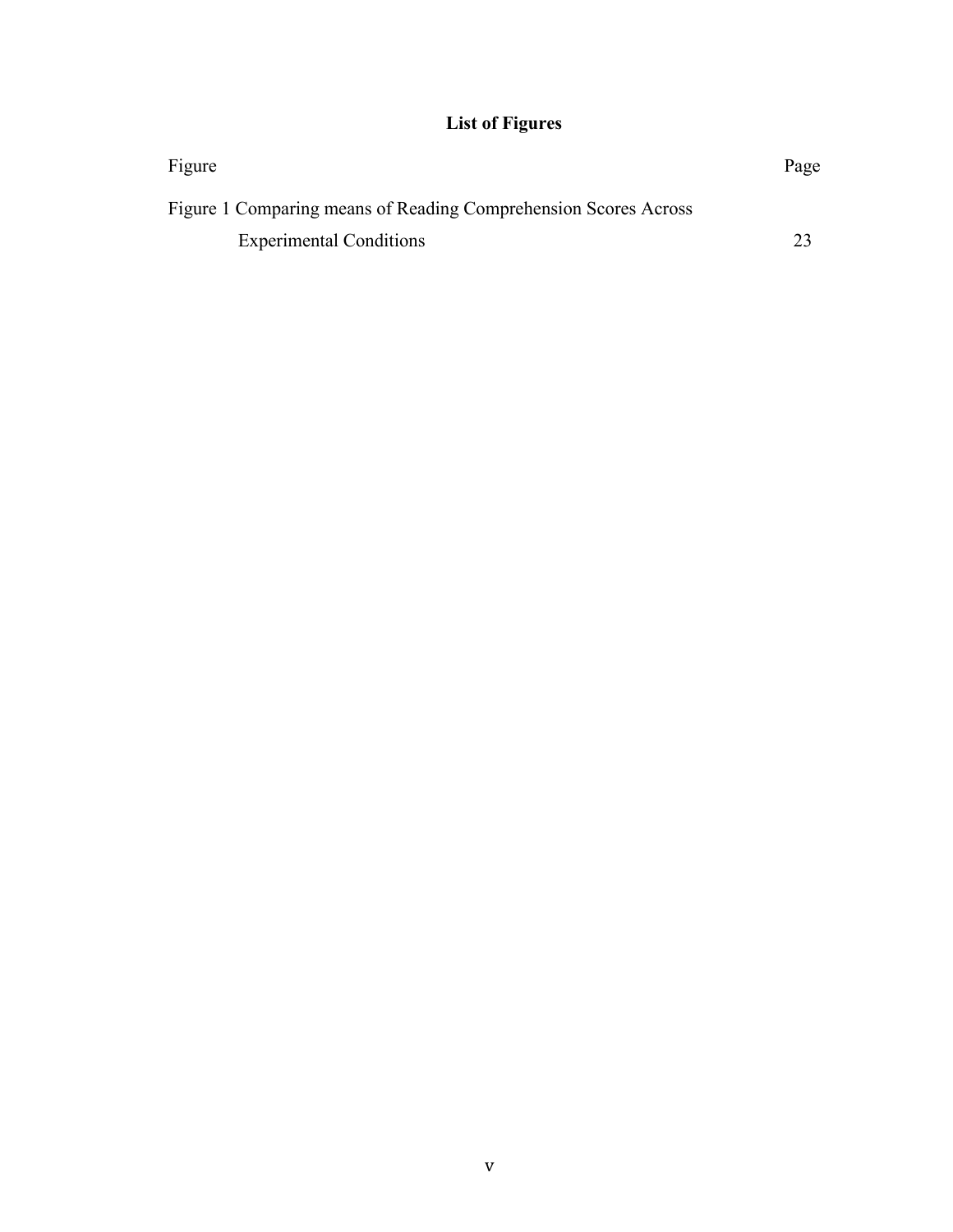## **List of Tables**

| Table                                                             | Page |
|-------------------------------------------------------------------|------|
| Table 1 Descriptive Statistics: Sample Population                 | 23   |
| Table 2 Variance of "Reading Comprehension" according to "Lyrics" |      |
| and "Genre"                                                       | 24   |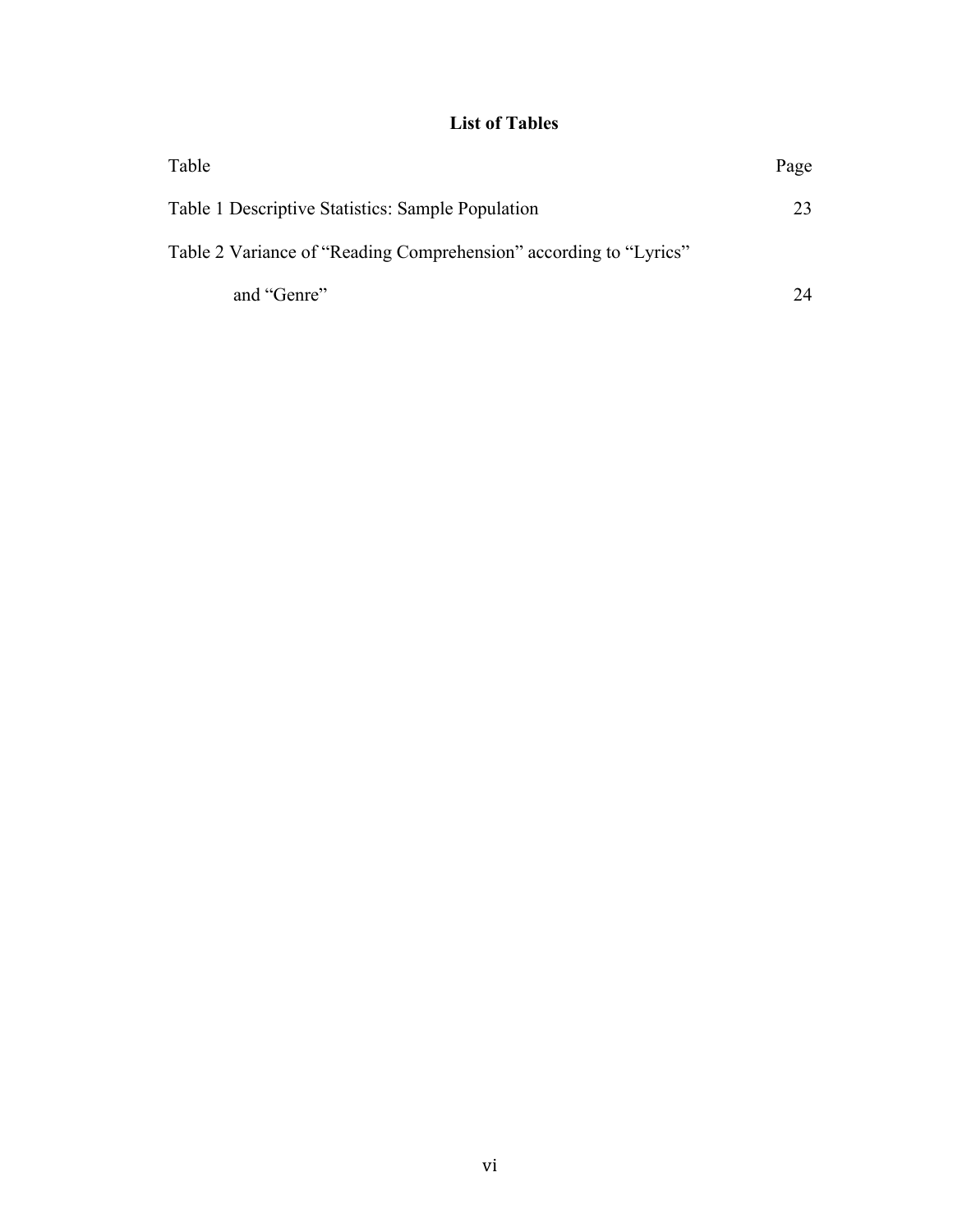## **Chapter 1**

## **Introduction**

Students are constantly bombarded with information and stimuli in the age of new media. Never has it been so easy to read the news, watch videos, and listen to music, all without getting up from the computer. Students and teachers alike need to learn how to work and study efficiently and effectively despite constant distraction. Introductory research has begun to delve into the effect of background music on student's scholastic abilities, but it has yet to expand far enough to present practical applications. Some researchers have concluded that lyrical music is either distracting or cognitively impairing (Anderson & Fuller, 2010), but contradicting research implies that music assists in cognitive function such as reading comprehension in specific settings (Downing, Carlson, Hoffman, Gray, & Thompson, 2004). Since the next generation of learners will be acclimated and possibly dependent on constant stimulation, it is important to study the effects of music on scholastic ability. Research on this expansive topic will provide both students and teachers with further understanding of what helps or hinders individuals' ability to focus and retain information.

This line of research will move in the direction of determining how different types of background music impact students' scholastic ability. The specific focus of the current study is to test the impact of music with and without lyrics, and in the classical and rock genres on reading comprehension. I hypothesize that the control group without music would have different levels of comprehension than music groups, but the scores of the different music groups will also vary. I also hypothesize that lyrical music would have a greater negative impact on reading comprehension than non-lyrical music. Finally I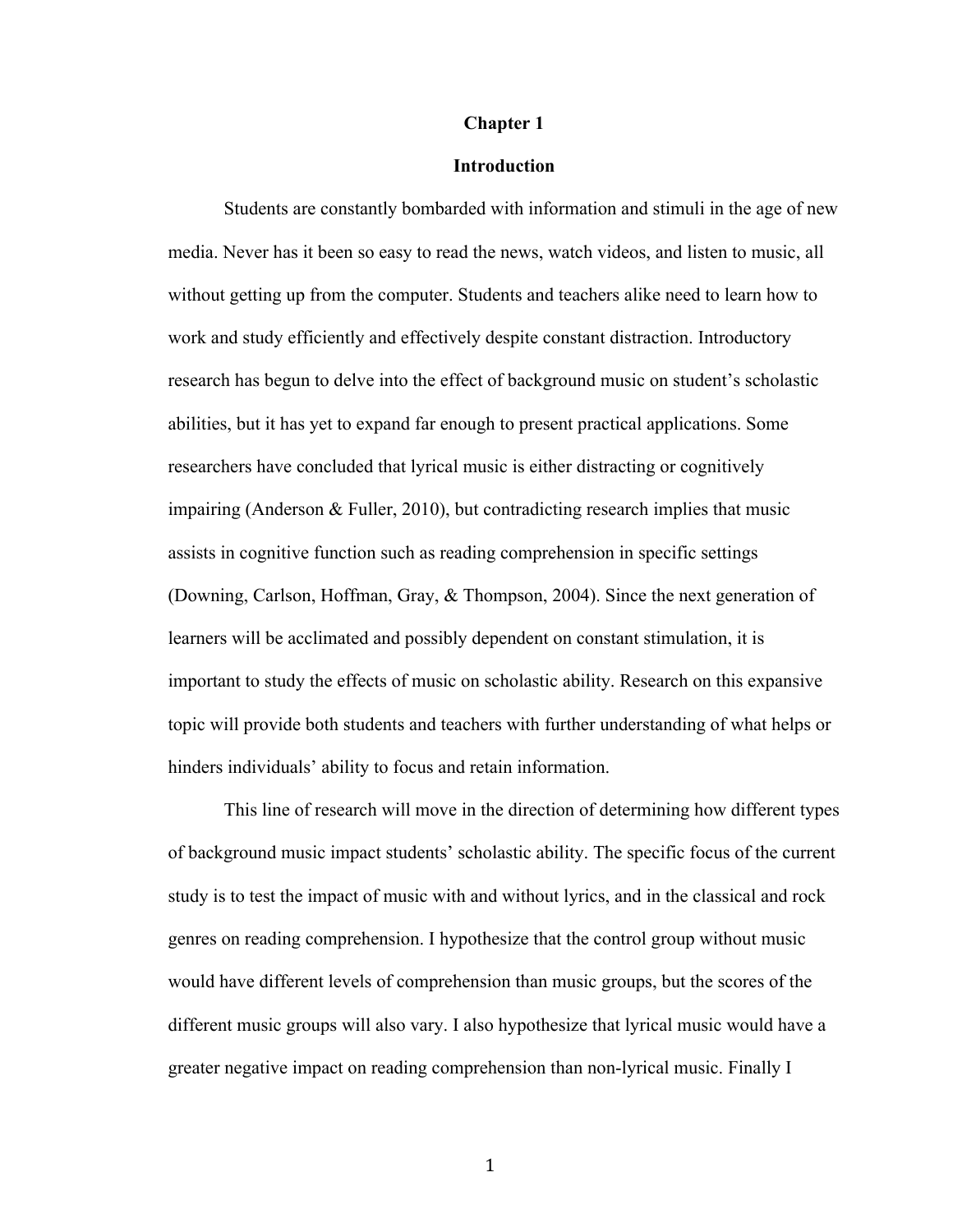hypothesize that rock music would have a stronger negative impact on reading comprehension than classical music.

The present study will utilize the following operational definitions: the score a participant receives by completing 3 passages and 18 questions of the Nelson-Denny Reading Comprehension test will measure reading comprehension performance. Music selections will be defined by two different independent variables. There will be music selected in both genres of "rock" and "classical", and there will be "lyrical" and "nonlyrical" versions of those songs, defined by the presence of lyrics in the song or lack thereof.

Limits apparent in the present study include a relatively small sample size, as the population used consists entirely of college students and therefore is not representative of the general education population. Additionally, a lack of sophisticated resources limits the study, as the sound system available for use may make standardization of music output difficult. It is assumed that participants used in this experiment are able to read at the level of an undergraduate student.

The present study aims to develop practical advice for students in our media saturated world, and comparing reading comprehension performance scores of different musical conditions will provide exploratory research for this specific goal. Using the Nelson-Denny reading test, reading comprehension scores will be measured across numerous musical conditions. In chapter two, a literature review will present previous research done and conclusions made regarding the effects of music on cognitive and scholastic ability.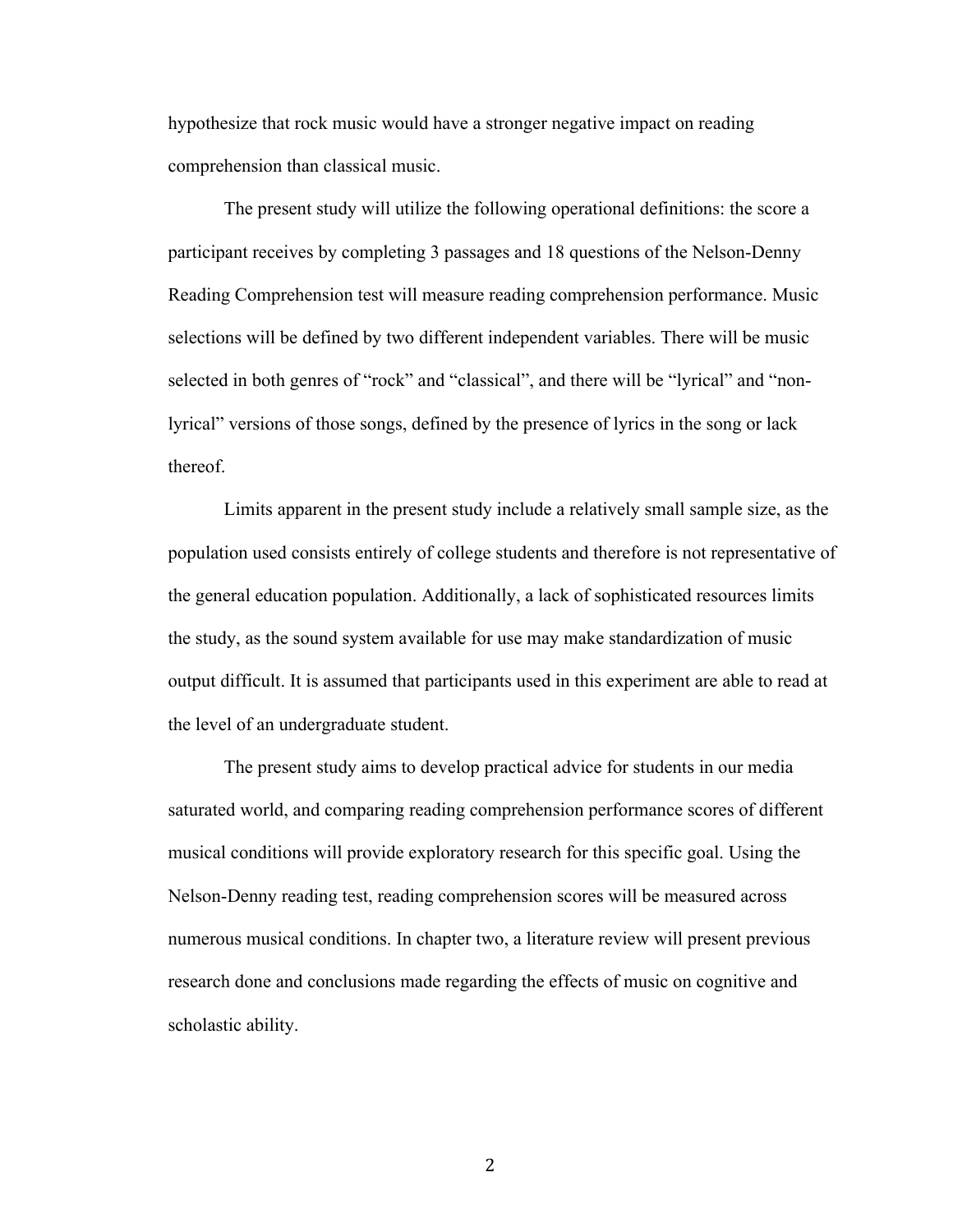## **Chapter 2**

## **Literature Review**

This review of related and relevant literature presents the dense body of research connecting music and scholastic ability. It addresses other tools used to assist teachers in the classroom, how music generally effects cognitive ability, the cognitive and neurological basis of distraction and processing resources, and the pre-existing literature addressing background music's affect on tasks including reading comprehension.

#### **Music and Cognitive Ability**

One of the most widely publicized connections between music and cognitive ability is that playing infants Mozart will make them smarter. While popular press fuels this cliché, the true "Mozart Effect" claims that classical music, specifically composed by Mozart, facilitates cognitive performance (Rauscher, Shaw, & Ky, 1993). Students taking an IQ test directly after listening to Mozart had significantly better scores than the previous day where they had taken it without the preceding music. While this study was relatively brief in comparison to related literature, it makes a very strong argument for the idea that music can be used to somehow benefit cognitive processes.

Research has built on the original concept of the Mozart Effect and the general idea that music impacts cognitive function. EEG readings of both classical and rock musicians first indicated cognitive changes during task performance for their specialized and preferred music genres, but also showed a universal and unique effect for classical music on the pre-attentive stage of processing (Caldwell & Riby, 2007). This study indicates a need for further understanding of the specific aspect of classical music that impacts the brain, and similar research should be focus on untrained musicians. One such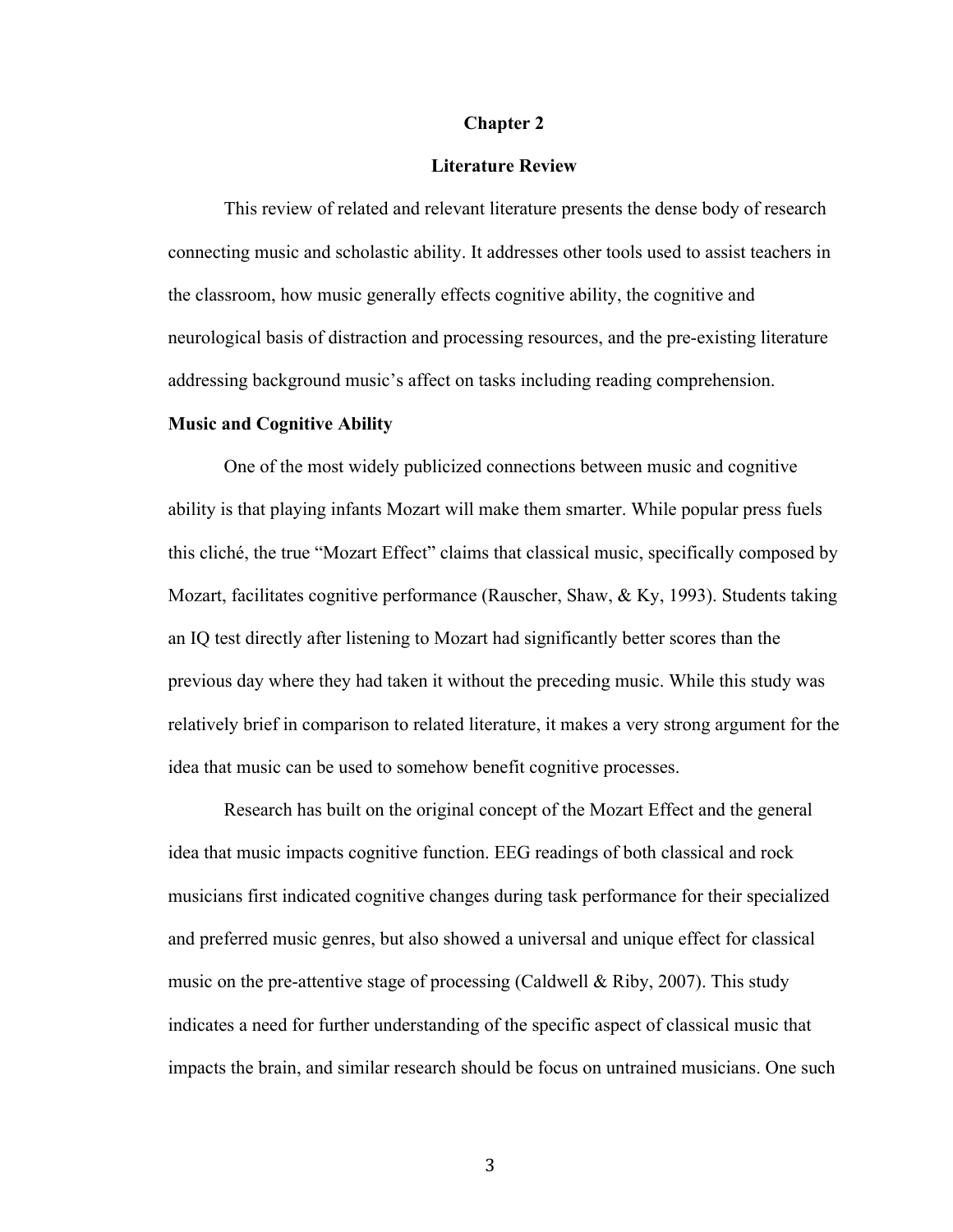study tested the effect of Mozart on spatial and temporal reasoning tasks, with results that implied that listening to Mozart helps to activate task-related areas of the brain and shut down task-irrelevant parts of the brain (Jaušovec, Jaušovec, & Gerlič, 2006). This is in accordance with Rauscher et al.'s priming explanation for the Mozart Effect (1993).

Ransdell and Gilroy's research in the effect of background music on writing produced results showing a significant negative impact on students' ability to write when they entered the music portion of the experiment (2001). Each student wrote in a silent condition, a vocal music condition, and an instrumental music condition. Participants with higher writing span and those with musical training were found to maintain a higher level of quality than other students in the music portion. While the researchers did differentiate between vocal (lyrical) and instrumental (non-lyrical) music in their conditions, they simply reported that there was no difference in the results of the two categories and no statistical data was given. One potential methodological issue informs the direction of present and future research, and also could explain this lack of difference. This study openly informed participants about the intention to observe the effect of the background music, which has the potential to influence the amount of focus and awareness placed on said music, which could skew the results in general and homogenize the lyrical and instrumental conditions.

One possible hypothesis regarding a positive effect for background music on performance implies a heightened state positive mood response, which in turn positively affects productivity (Lesiuk, 2005). Research into industrial implications of background music dates back to Newman, Hunt, and Rhodes experiment (1966) manipulating the presence of music in a skateboard factory and monitoring productivity. While they were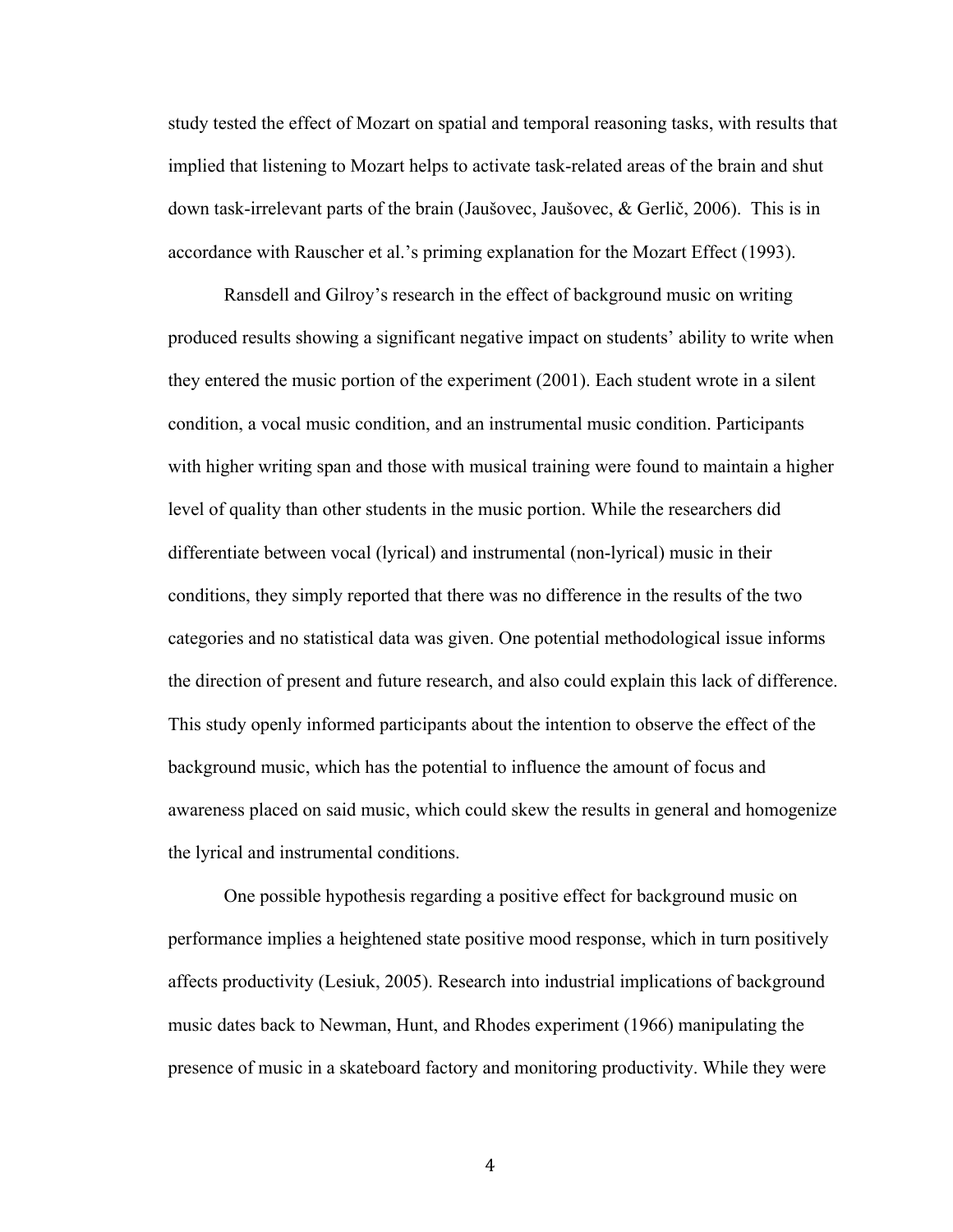unable to find any significant correlation between music and productivity, they did find an increase in worker satisfaction. In Lesiuk's 2005 quasi-experimental field study, the researchers looked at four software companies, where divergent thinking rather than repetitive labor was needed for the job, and implemented a schedule of music-allowed and music-disallowed periods over the span of five weeks. State positive affect of employees dropped after music was taken away, and rose throughout time for those new to music in the workplace. This implied a decrease in positive affect after this stimulus was removed, but also a learning curve for those first being introduced to the concept of being productive in the presence of music. Lesiuk concluded that music did have a significant positive impact on quality of work, though slight (2005). While discussing this result, she justified the small effect by citing the highly trained workers' ability to persevere, however the significance of the results require replication.

Focusing on the inherent mood of the music (i.e. "calming" music or "aggressive" music) instead of the mood response of the listeners, conclusions of one study indicate that relaxing music elicited increased productivity and memory scores, alongside more altruistic behavior, whereas the opposite was observed by those in the arousing and aggressive music category (Hallam, Price, & Katsarou, 2002). Working with a small number of children that produced surprisingly definitive results, these researchers leave many questions unanswered, but also show the augmentative potential influence that music could have as an influence on students.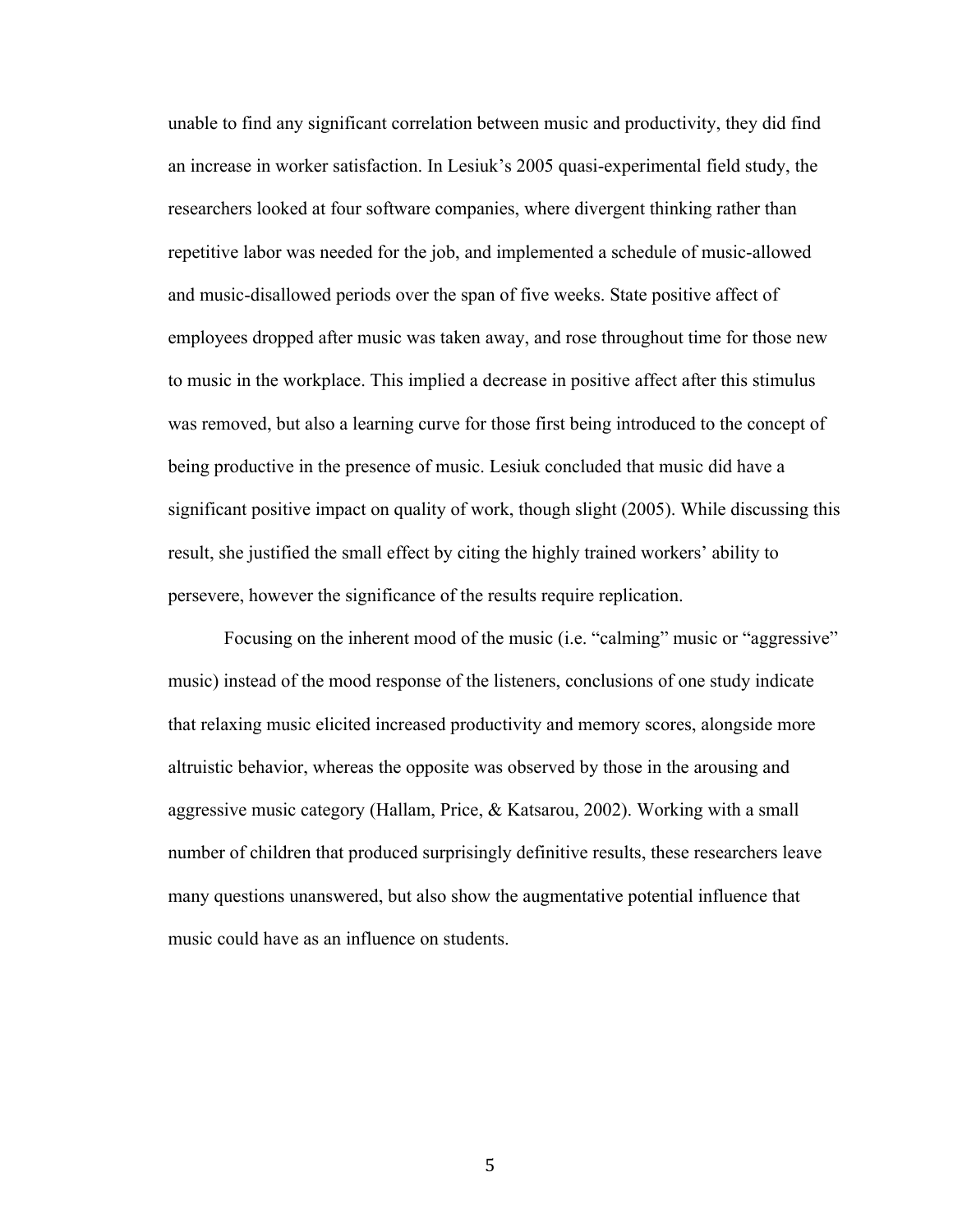#### **Distractors and Processing Resources**

Netherlands researchers Pool, Koolstra, and Van Der Voort (2000; 2003) focused on the issue of commonplace media distractions in the modern world and their effects on students' abilities to complete homework. Specifically focusing on television programs running in the background, their focus on background stimulus hindering academic based cognitive abilities mirrors that of the current study. Taking into account factors such as episode novelty and audio/visual influences, the researchers' findings indicate that background television interferes with students' performance and completion time. Interestingly, however, they observed a lack of distraction effect in the audio-only category and concluded that the combination of audio and video is necessary to distract. While the focus of their study was on television as a whole, it seems inadvisable to discount the sufficiency and impact of audio-only stimulus as a distractor given existing literature.

In related research, a similar team ran another very similar experiment, this time looking at the interaction between background media stimulus and homework difficulty (Pool, Van Der Voort, Beentjes, Koolstra, 2000). Homework performance was hindered by the presence of television in the background, especially in the difficulty homework scenario, but music videos had no such significant effect. While the researchers conclude that music videos are harmless at least on paper-and-pencil assignments, they miss an interesting potential variable. This Dutch study was done with students in the Netherlands and with Dutch television in the background. Alternately, the music videos were English. A lesser familiarity with the English language could decrease the potential for processing interference between the assigned task and the unattended background music and lyrics.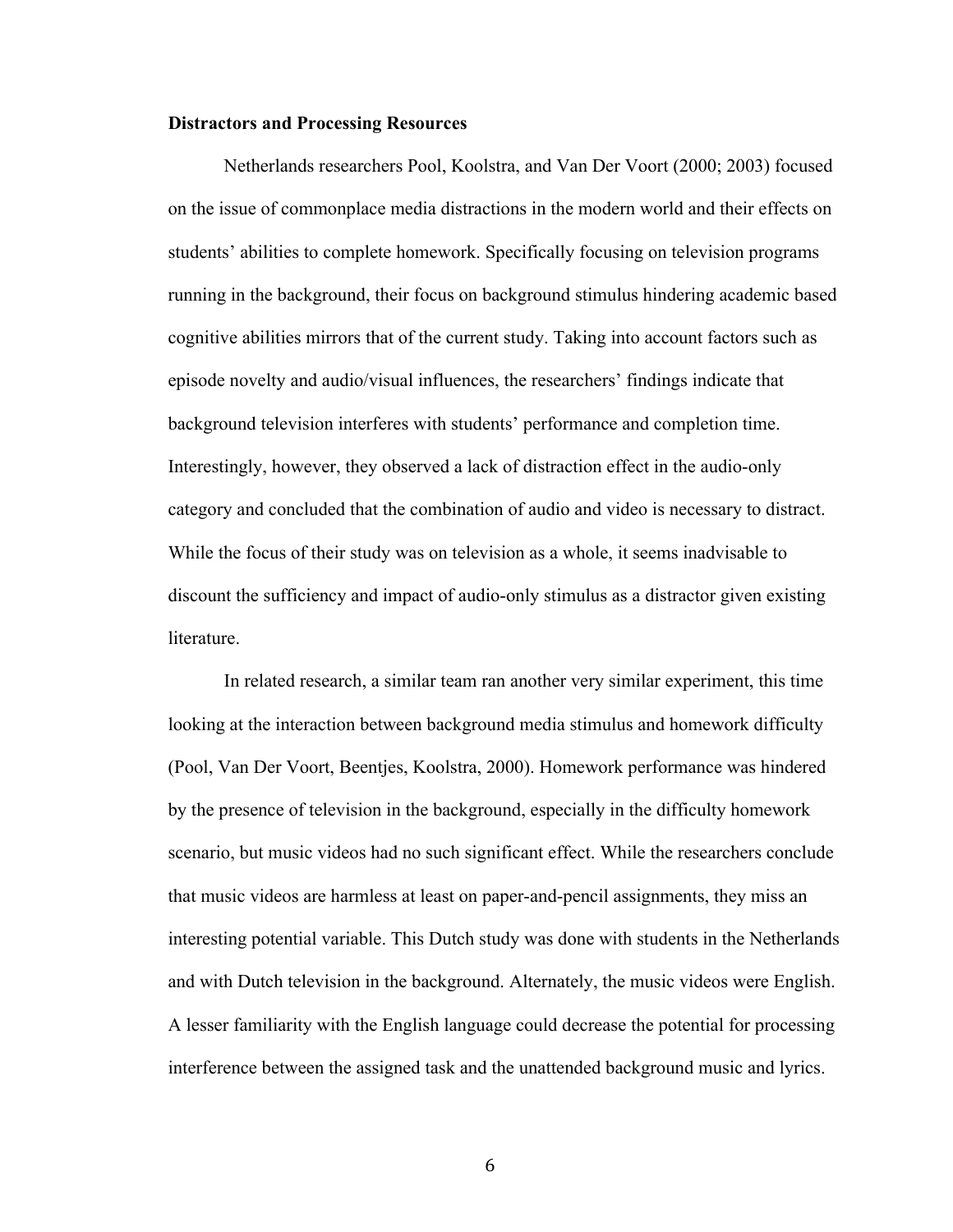Lyrics are a part of the whole that makes up music, but when looked at separately they are processed to some extent individually (Besson, Faita, Peretz, Bonnel, Requin, 1998). Measuring the event-related potentials of musicians hearing semantically incongruous lyrics and/or out of tune harmonies, these researchers found evidence that on-line processing of the semantic and harmonic aspects of lyrical music are independent of one another. This separation encourages further investigation into lyric-based distractors. It is crucial for research to delve into the impact of unattended language, the role lyrics may take in the present study, upon cognitive performance. In an experiment that would influence many further studies in this field, Salame and Baddeley performed a set of experiments that required subjects to complete serial memory tasks (1982). The list to memorize was presented close to or simultaneously with words, nonsense, noise, or silence, and results indicated that unattended speech significantly disrupted immediate memory. Based on their different conditions, Salame and Baddeley's interpretation of the data suggests that the disruption effect did not have a semantic component, but rather it occurred due to the simultaneous and incompatible phonemic processing of both the list and the distractor. Salame and Baddeley continued to work in this field in hopes of solving whether or not unattended speech interferes with serial recall through perception or memory (1986). Issuing rhyme and homophone judgment tests to subjects in the presence of unattended speech, the researchers found that the background stimulus had no effect on the subjects' performance and concluded that it is not a perceptual issue. Further analysis on its impact on memory, and especially that beyond working memory, is required.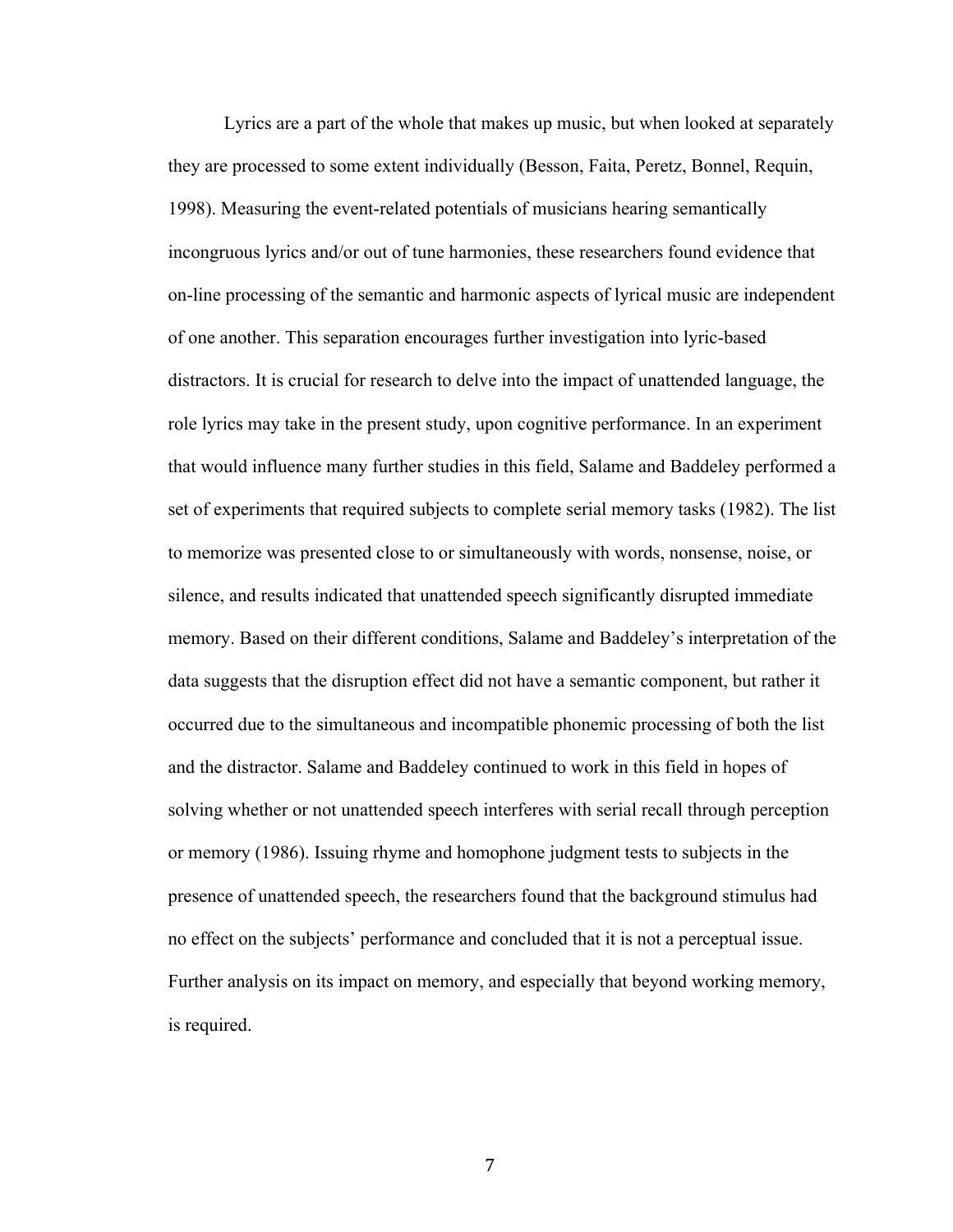Continuing to use serial recall as a measure of cognitive performance, researchers investigated the involuntary divergence of attention by external stimuli (Lange, 2005). Distraction often is domain-specific, such that that an unrelated sound would negatively effect verbal processing more than spatial processing, and a changed visual cue would negatively effect spatial processing more than verbal processing (Lange, 2005). Researchers came to this conclusion while investigating a hypothesis based on Cowan's working memory model (2005; 2009), which creates different hierarchies that dictate the interplay of attention and memory. Predicting that distraction from an assigned memory task set would cause the items to lose their activation benefit and lead to memory impairment, Lange (2005) found not only disruption in standard serial recall tests but also in the spatial tests. Further study beyond serial recall and working memory are required for direct application to short and long term memory tasks.

Investigating age differences and Inhibition Deficit Theory, which states that as a person ages their inhibitory control over working memory decreases, researchers used prose and serial recall tasks to measure semantically related intrusion errors induced by irrelevant background speech (Bell, Buchner, Mund, 2008). Memory intrusions happened more frequently with older adults, aligning with Inhibition Deficit Theory. The most pertinent finding to the present study, however, was that background speech was found to be more intrusive than background speech presented in reverse. This finding implies that the aspect of background speech that is the detrimental to memory is its overlapping semantic processing, which is lost when incomprehensible backward speech is presented. This conclusion supports the findings of Oswald, Tremblay, and Jones (2000). In response to the large body of research in serial memory, these researchers attempted to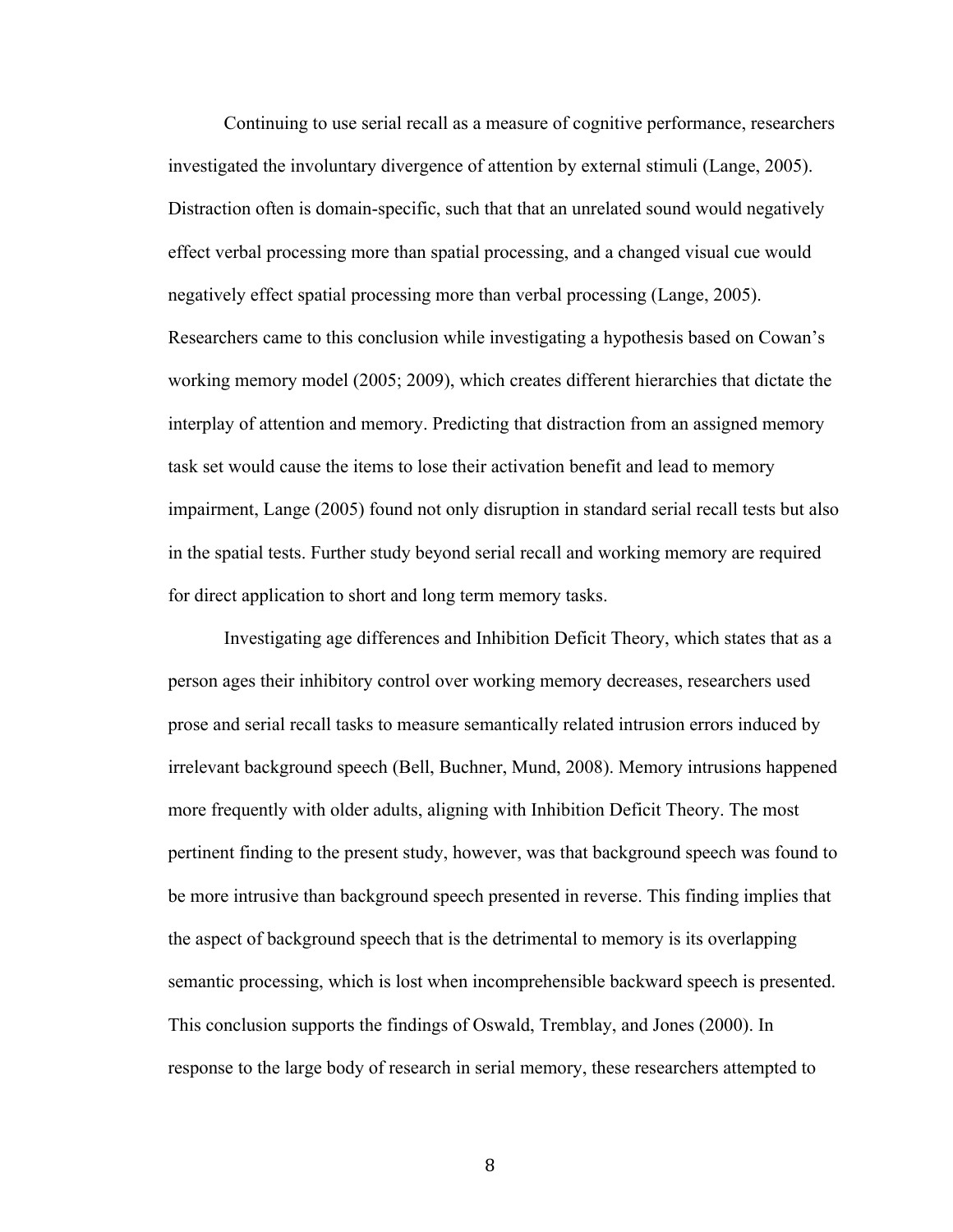measure the impact of meaningful and meaningless irrelevant speech on comprehension. Finding that while both meaningful and meaningless background speech interfere with comprehension task performance, meaningful speech was significantly more impactful. Following the interference-by-content model (Jones & Tremblay, 2000), Oswald et al. (2000) conclude that the background meaningful speech must be semantically processed to some extent, limiting cognitive semantic capacity to process the semantic task at hand. These conclusions relate to predictions of the current study in that lyrics present in background music require semantic processing resources, which may limit those available for comprehension.

Sörqvist set up an experiment directly comparing the effect of background speech and general background sound, in this case aircraft noise, on prose memory (2010). Consistent with the hypothesis, speech was found to more negatively impact performance on the recall task. The author discusses briefly that the semanticity of background speech could be a key difference between the speech and the aircraft noise, referencing an interference-by-process view of auditory distraction, a perspective detailed and defended in Marsh, Hughes, and Jones studies (2008; 2009). Research by this team continues to highlight the idea that semantically processed auditory stimulus disrupts concurrent semantic memory tasks, but argues against previously mentioned interference-by-content models. These researchers conclude that the wealth of related research and their own results weighs in favor of the interference-by-process model, which states that the changing frequencies of auditory stimulus provide serial organizational information that interferes with the serial memory tasks, rather than the interference-by-content model that follows classical interference theory's disruption via passive structural similarity.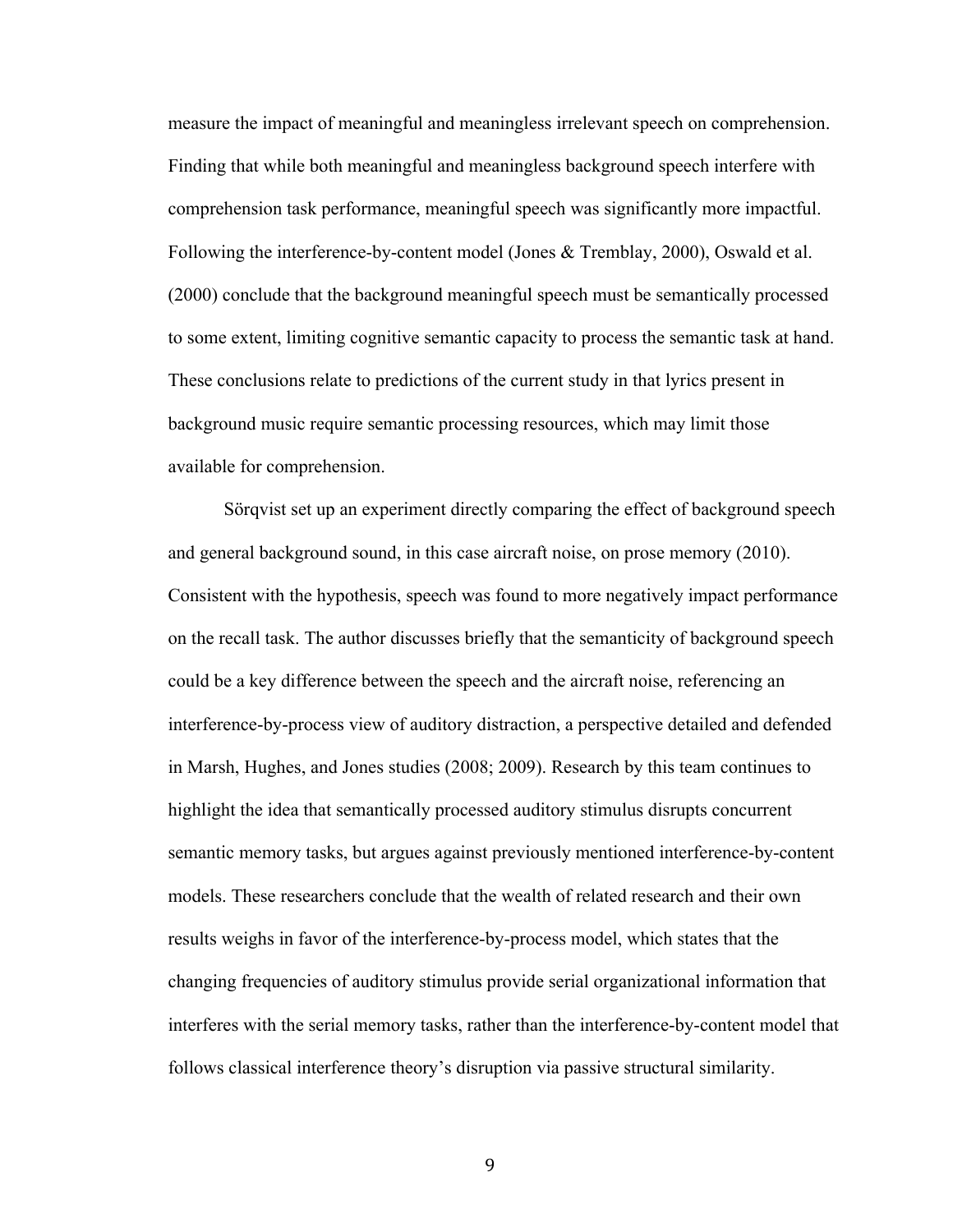Continuing to look at specific group tendencies but moving past serial memory toward larger scale comprehension, researchers investigated the influence of gender on noise distraction and semantic memory (Boman, 2004). While noise distraction was found to impact young males and females similarly, relevant findings implied that irrelevant speech strongly and significantly impairs comprehension of novel text in episodic memory. One of this study's strengths is its focus on young subjects and its foray into longer-term memory, however it concludes that the results were not mediated by attention and fails to address possible other solutions such as lingual processing capacity.

In a unique interruption effect study using eye-tracking to monitor various aspects of reading progress, Cauchard, Cane, and Weger investigated distraction effects with silence, speech, and music each played in the background of a reading passage (2012). The researchers discuss how speech has been shown time and again to impair reading, but that the literature relating to background music has identified many more complicating variables and is inconclusive. While results showed significant impairment of reading time in during background speech, there was no observable effect for music. For reading comprehension, neither condition elicited a significant effect. The authors propose the lack of effect for music on comprehension is because of a ceiling effect, but another uninvestigated factor could be the lack of lyrics in the instrument-only music used. Concluding the interruption portion of their study, Cauchard et al. (2012) discuss reading comprehension and memory, suggesting that their results support Ericsson and Kintsch's Long-Term Working Memory model (1995), which states that processed reading information can be temporarily stored in and quickly accessed from long-term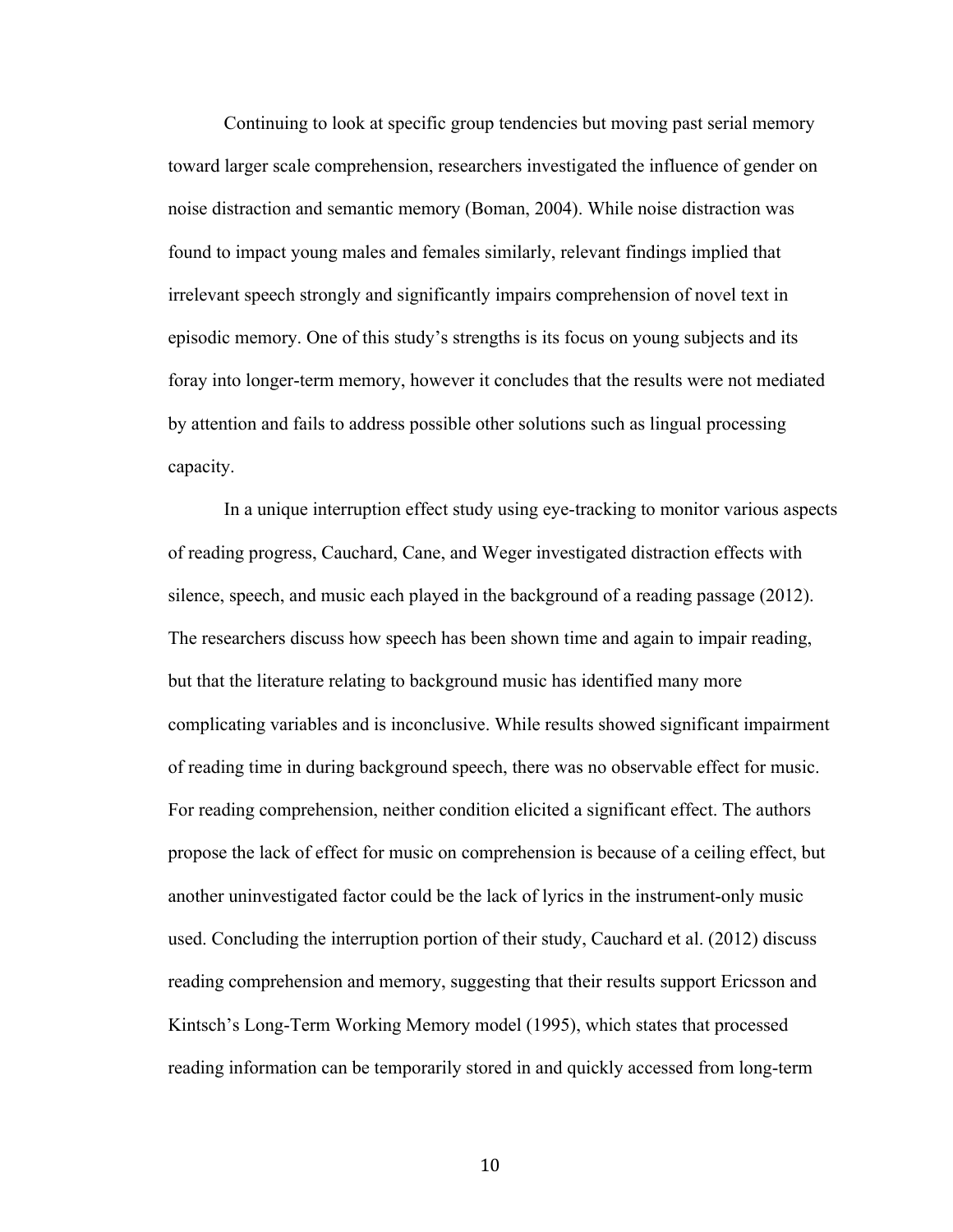memory. This framework would explain reading comprehension despite interruptionbased disruption of short-term memory. Fully understanding the memory processes of reading comprehension, in addition to other scholastic skills, is crucial moving forward in understanding the connection between background music and academic ability.

#### **Music and Reading Comprehension**

Pre-existing investigation into the effect of music on reading comprehension has produced mixed conclusions. Anderson and Fuller (2010) measured reading comprehension of adolescents while listening to popular lyrical music and found it to definitively detract from their performance. While supporting the hypothesis that lyrics interfere with processing written word, this study fails to address the separate impacts of music's core ingredient, melodic sound, and the language that is frequently paired with it. Harmonic and lyrical processing have been found to be independent of each other (Besson, et al., 1998), and therefore looking at the effect of music on performance without lyrics has the potential for different results and application.

Peter Chou conducted a study in Taiwan seeking to investigate the impact of background music on concentration, given the widespread use of new music technologies by students (2010). Using slower classical music and hip-hop respectively in the two experimental groups, the results of reading comprehension tests showed that students' performance in the hip-hop condition was significantly lower. Chou claims that his results are directly related to and in support of the limited attention capacity theory of Kahneman's model of attention (1973). This theory proposes that concurrent cognitive activities compete for processing resources, and applied to this situation a limited mental capacity would therefore detract from performance. Looking through the lens of this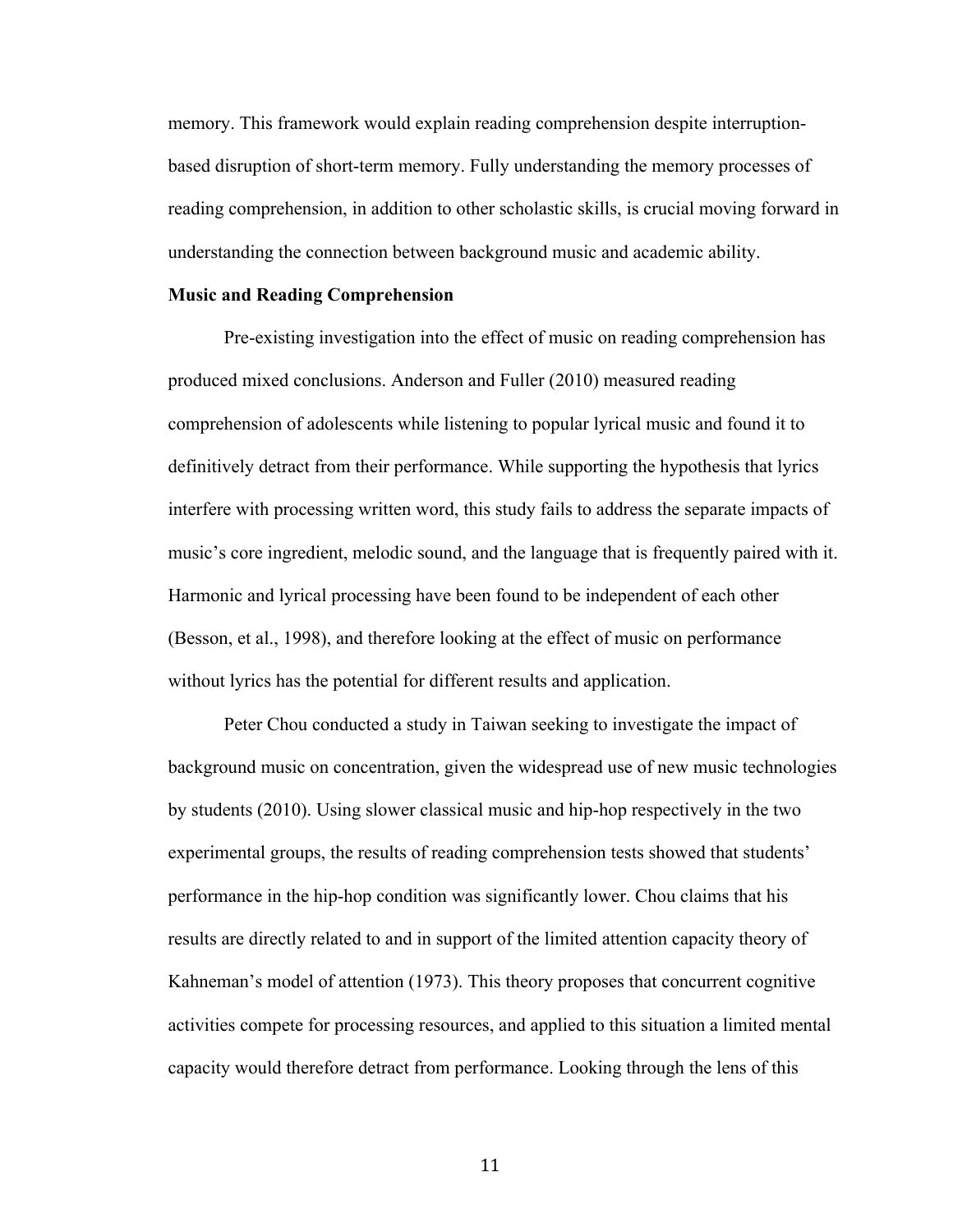specific model is unique in this body of related research, but does little to identify what differentiates its method and results from other similar studies with different conclusions. Again, the effect of lyrics is left unattended, which especially seems to be a large error in this case since those in the hip-hop condition, which has lyrics, did perform worse than those in the classical condition, which had a combination of lyric and lyricless music.

Investigating individual predispositions to distraction in this area of research allows for a better understanding of how to guide each individual student. Individuals with low working memory capacity have been shown to be more negatively impacted by background speech and score lower on reading comprehension tests in the presence of such speech (Sörqvist, Halin, & Hygge, 2010). While the background speech inhibited the performance of all participants in this study, it was more dramatic for those with low working memory capacity and also a weaker immediate suppression mechanism, as determined by the Carretti, Cornoldi, and Pelegrina Number updating task (2007). This task highlights the immediate suppression mechanism by requiring memorization of only some presented numbers, whereas others must be suppressed; non-required number recall implies lower immediate suppression ability. Sörqvist, et al. determined that this task resembles that of the reading comprehension with background speech test (2010). Lyrics, processed semantically, would similarly interfere and interact with working memory capacity and the immediate suppression mechanism.

One perspective on individual traits that effect music's impact on comprehension pertains to Eysenck's theory that extraverts and introverts seek higher and lower levels of external stimulus respectively in order to maintain the personally optimum level of arousal (1967). This position has led researchers to investigate the impact of personality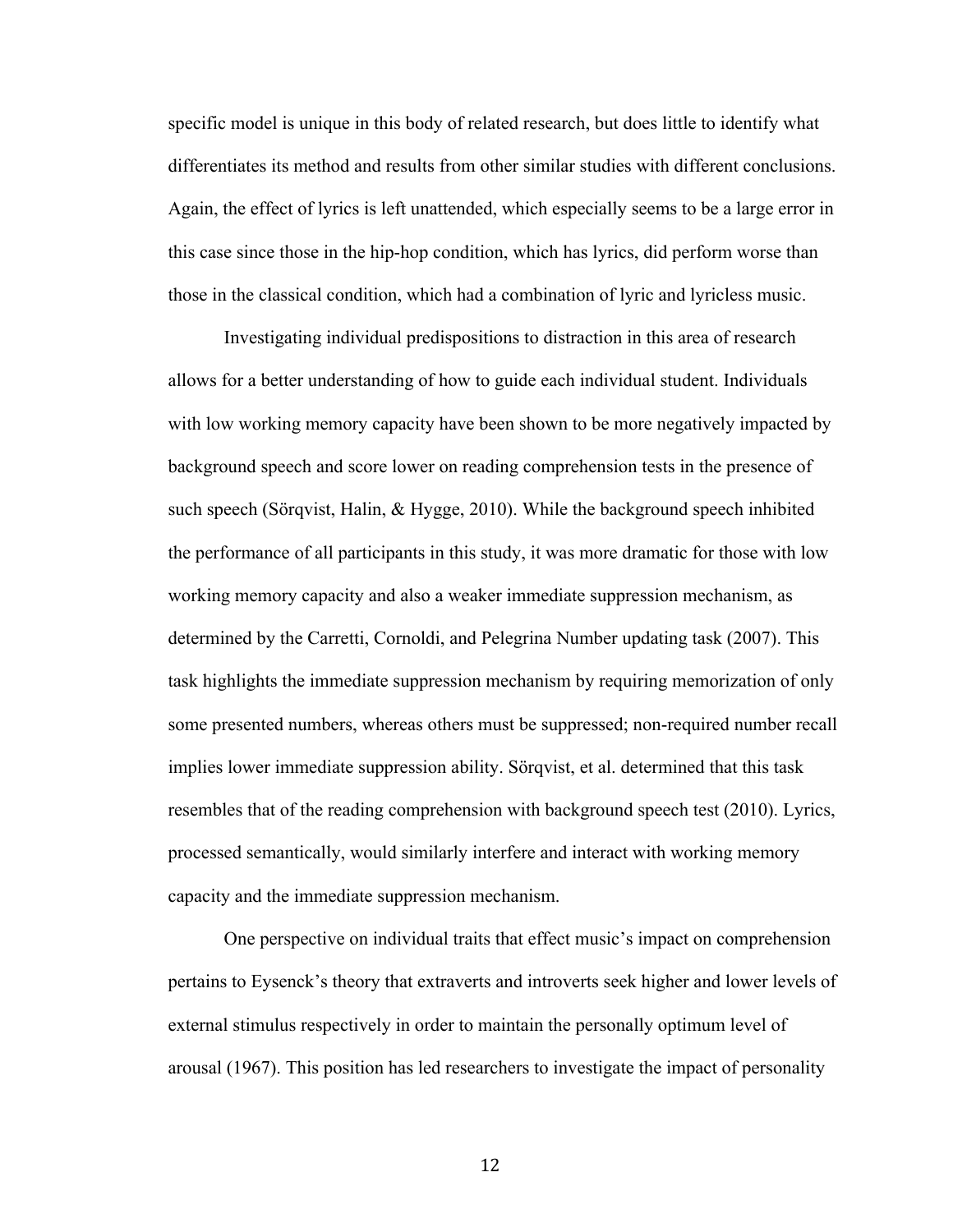as a variable in the interaction of music, an external stimulus, and performance. Recent research into the differential effects of background music and noise on introverts and extroverts indicated that both music and noise negatively impact performance of both groups in reading comprehension, prose recall, and arithmetic tasks, but more so for introverts (Furnham & Strbac, 2002). Furnham and Strbac's study impressively used unreleased music that would control for the effect of familiarity, but it only used "garage music" with lyrics, a generally more raucous and noisy type of music. Contradictory findings in research since the previously mentioned study failed to find significant effects between auditory interference or personality in cognitive performance, however it did find that extraverts performed better on creativity measures than introverts did in the presence of music (Chamoro-Premuzic, Swami, Terrado, & Furnham, 2009). While this study utilized a number of different genres, it failed to take this into account in the analysis, including reference to the potential impact of lyrical interference. Another finding that could account for extraverts' higher tolerance of background music is a significant positive correlation found between extraversion score and reports of listening to music while studying at home (Furnham, Trew, & Sneade, 1999).

Another related study focusing on the influence of extraversion soon after Chamoro-Premuzic et al.'s 2009 study used numerous different tests to conclude that in general, a silence condition led to the highest cognitive performance score, followed by music, and finally noise (Dobbs, Furnham, & McClelland, 2011). They found that extraversion had little to no effect on scores in the silence condition, and a significant positive effect in a noise condition. A music condition led to less of a clear-cut conclusion. IQ was also found to have a correlation with the other tests, and was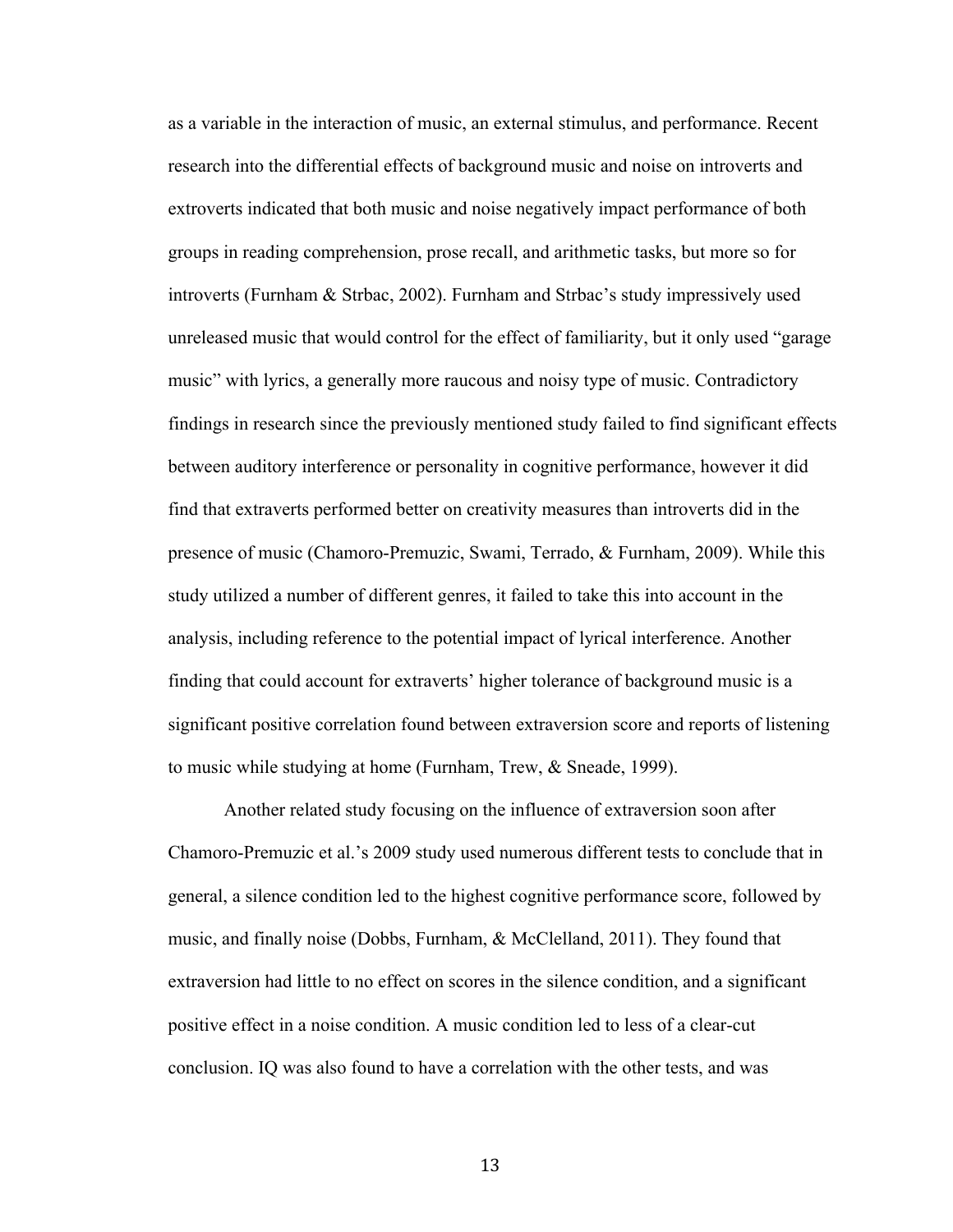controlled for. In their discussion, Dobbs et al. (2011) make apt generalizations regarding this focus of researching, pointing out that there are a wide range of factors that impact cognitive ability in the presence of background music such as musical environment, psychological factors, sociological factors, the nature of the task, and the nature of the distraction. Given this large number of variables, each study has loose ends and confounding variables that can be argued. Such variable issues in the case of this study were that they only used fast vocal music and only tested girls. Various other researchers have replicated the results of these personality-based studies, including Ylias and Heaven's 2003 study that in addition to extraversion measured and compared the personality traits neuroticism, agreeableness, conscientiousness, and openness to experience. Previous findings for extraversion were corroborated, with high scores positively influencing performance in the distraction condition but not in the silence condition, but no such effect or interaction was found for the other traits.

Doyle and Furnham (2012) investigated a hypothesis that participants' level of creativity could possibly impact performance on reading comprehension in the presence of background music. Based on an assumption that creative and non-creative individuals shared numerous qualities of extraverts and introverts respectively, these researchers believed that previous results found by Furnham and Strbac (2002), and Chamoro-Premuzic et al. (2009) would be replicated. While there was an apparent trend for higher scores of creative individuals, no significant difference was found. The authors proposed numerous explanations for the lack of significant effect, including the task being insufficiently complex and lacking the potential for a sizable advantage or disadvantage. Assuming that creativity and extraversion are entirely the same and should be dictated by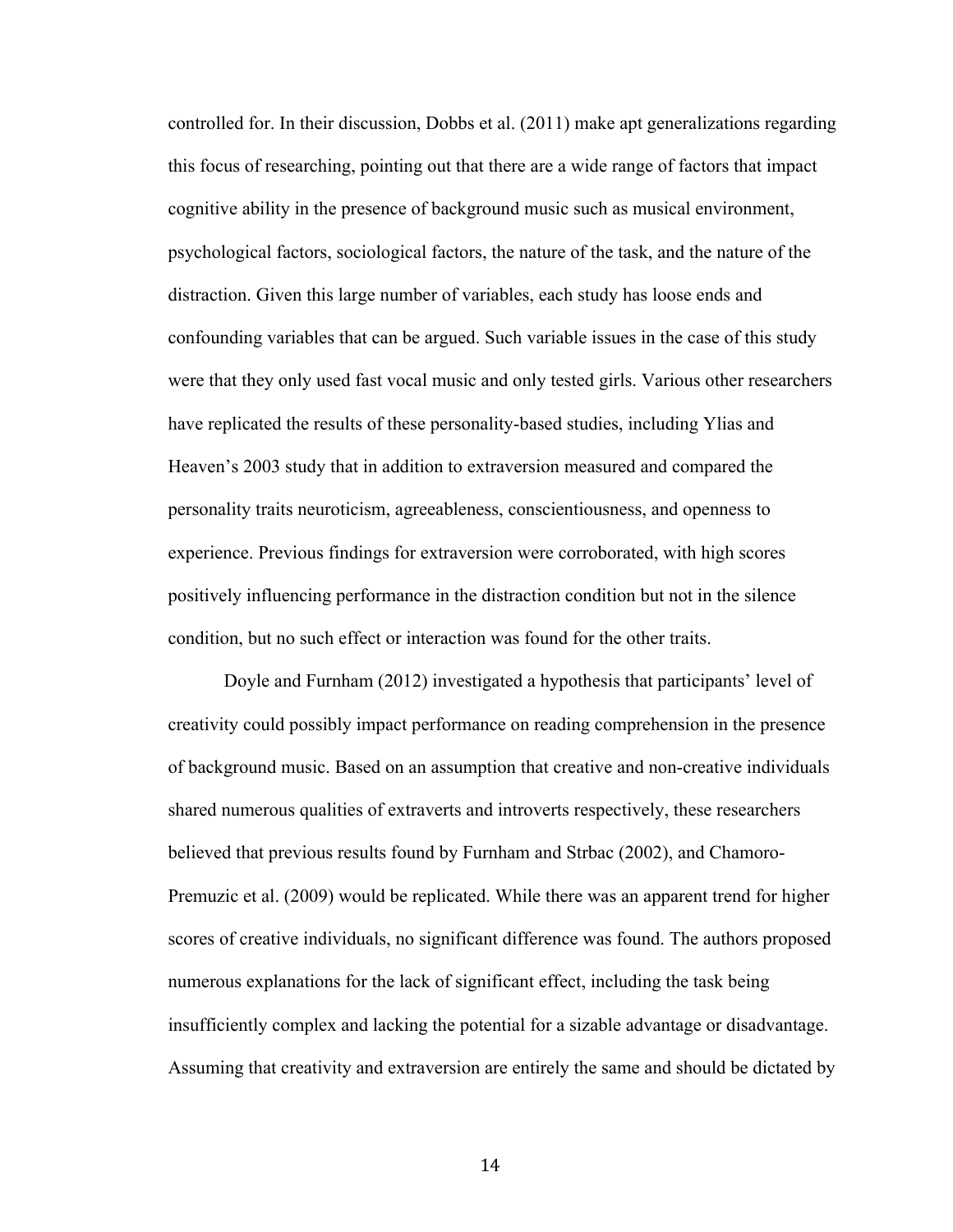the same effects seems to discount the potential for an important unshared trait that itself interacts with background music and reading comprehension. Further investigation into the differences between these traits and its impact on this topic could prove to be valuable.

Investigating the variables of music tempo and volume in relation to reading comprehension, Thompson, Schellenberg, and Letnic (2011) found that fast and loud music is more likely to negatively impact reading comprehension than other combinations of tempo and volume. Using only classical music the study circumvents the complicating factor of lyrics, but also limits itself to a single genre, which has been speculated could involve a preferential effect (Kämpfe, Sedlmeier, & Renkewitz, 2010). The researchers also found that of their participants, those with musical training achieved higher comprehension scores, also discussed in Kampfe et al.'s meta-analysis.

The potential for teachers to utilize music as a classroom tool and make practical use of trends in this area research has garnered some attention, but warrants more. In a novel study connecting the effect of background music on memory in a history lesson presented through a "virtual reality" computer center, researchers found evidence that background music significantly and positively impacted performance (Fassbender, Richards, Bilgin, Thompson, Heiden, 2012). The results were inconsistent through the different scenarios used by the experimenter, but this could possibly be explained by the distracting effect of the novel technology used. A second interesting pilot study had thirdgrade students utilize a vibroacoustic chair for reading and other scholastic tasks over the course of 6 months (Downing et al., 2004). While there were a number of procedural and theoretical limitations of the study, it did show a significant improvement for students in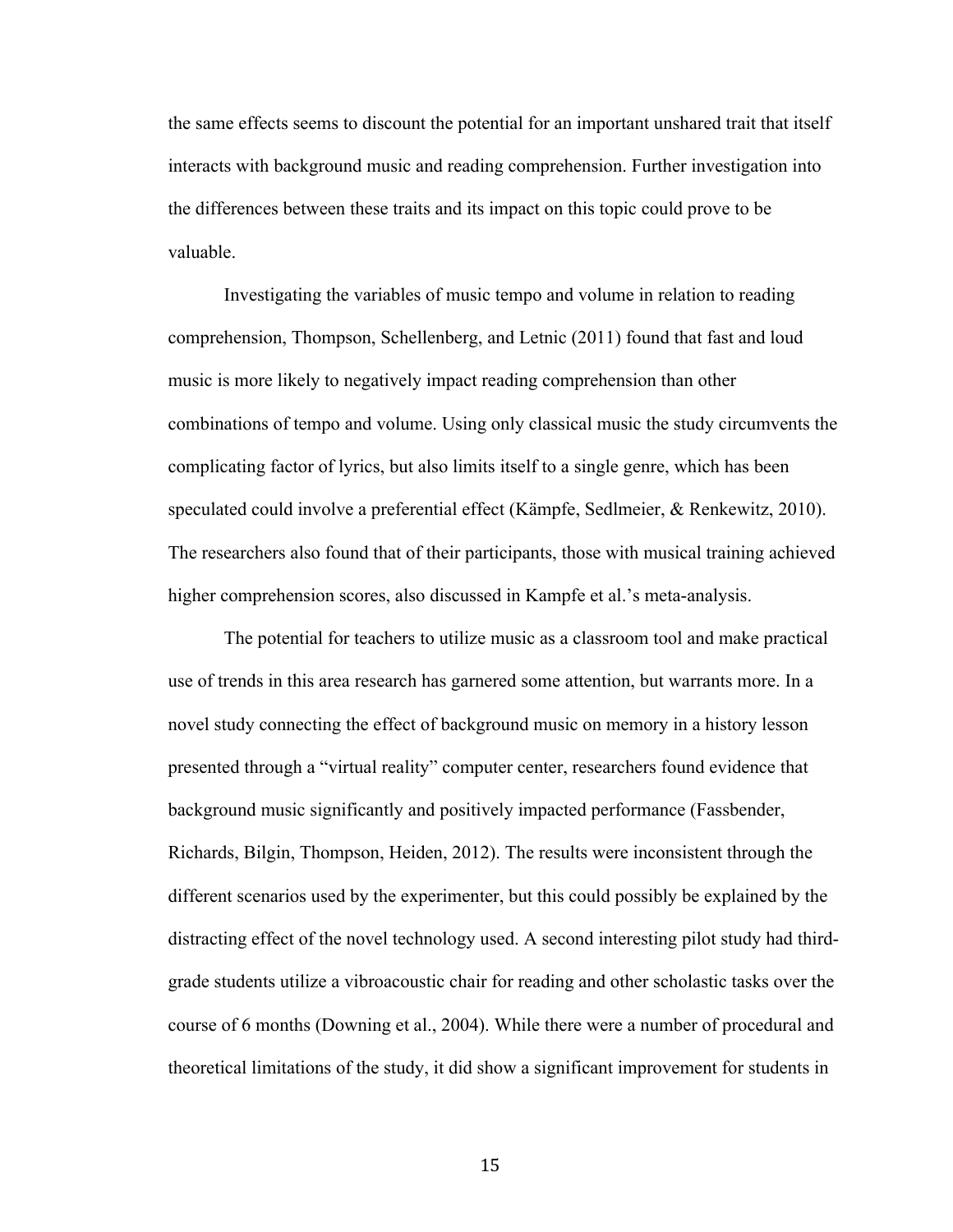sight-word recognition and comprehension. Even though there was no control group, normal maturation was not factor in, and students utilized the chair as they pleased and for however long they wanted, the marked improvement is intriguing and shows the direction that the practical application of the present research could go.

Understanding the impact of background music on reading comprehension offers a variety of benefits to education and psychology, ranging from the practical application of classroom tools to the theoretical understanding of musical processing in the brain. This area of research has been going on for some time, but mixed results allude to an inconclusive direction rather than a lack of effect. By understanding the complexities of music, cognitive output, and the interaction between things like lyrics, reading, writing, etc., research can be led in a more beneficial direction that differentiates between the varying facets of cognitive ability and musical processing. The present study will add to the collection of well-directed research and will provide further evidence for comprehensive understanding of this important topic.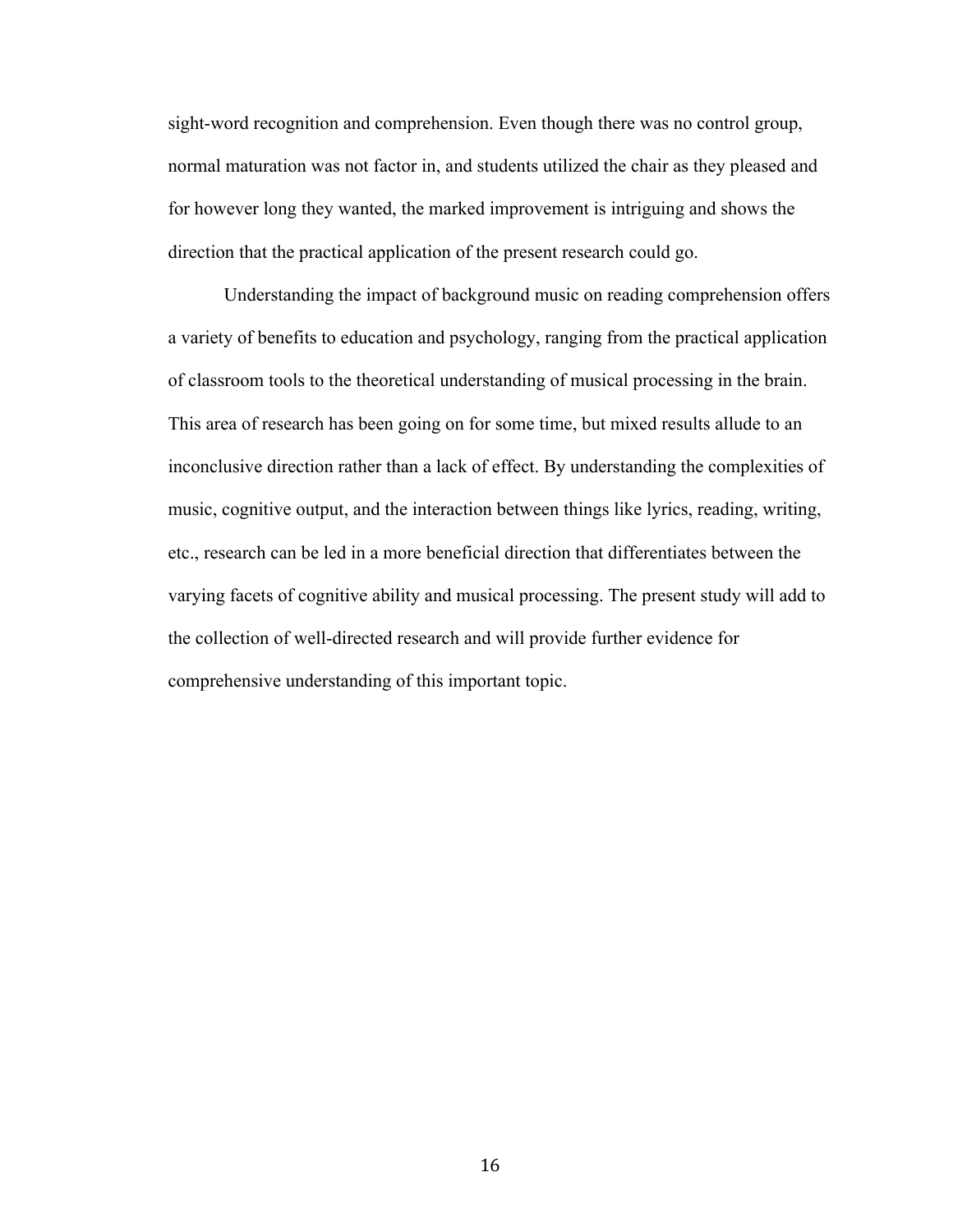### **Chapter 3**

#### **Methods**

## **Subjects**

Seventy- two American undergraduate students involved in the university research pool participated in the study. Access to, recruitment, and selection of subjects was done through the pre-defined rules of the subject pool. These students, who are offered psychology course extra credit in exchange for participation, receive participation opportunities and sign up independently. Participants were split as evenly as possible given fluctuating sign-ups and no-shows into the four test groups – Classical Lyrical (n=13), Classical Non-Lyrical (n=17), Rock Lyrical (n=11), and Rock Non-Lyrical  $(n=18)$ . There was a fifth control group as well  $(n=13)$ . Participants were given the Rotter Locus of Control scale (Rotter I-E Scale) to determine level of extraversion or introversion (56 external locus of control and 16 internal locus of control) (Rotter, 1966). **Variables**

The Rotter Internal-External Locus of Control Scale (I-E Scale) was used as a personality measure for participants. The reliability of this 29-item, forced choice test can be shown best through its internal consistency stability, shown in table 6.2 of Rotter's *Generalized Expectancies for Internal Versus External Control of Reinforcement* (1966). Reliability has also been displayed through a test-retest model, also found in table 6.2, where scores after one month seem "quite consistent in two different samples," although r-values are smaller after two months (Rotter, 1966). To demonstrate validity, correlations were examined between this scale and the Marlow-Crowne Social Desirability Scale, and ranged from -.12 and -.41. This data can be seen on table 6.2, in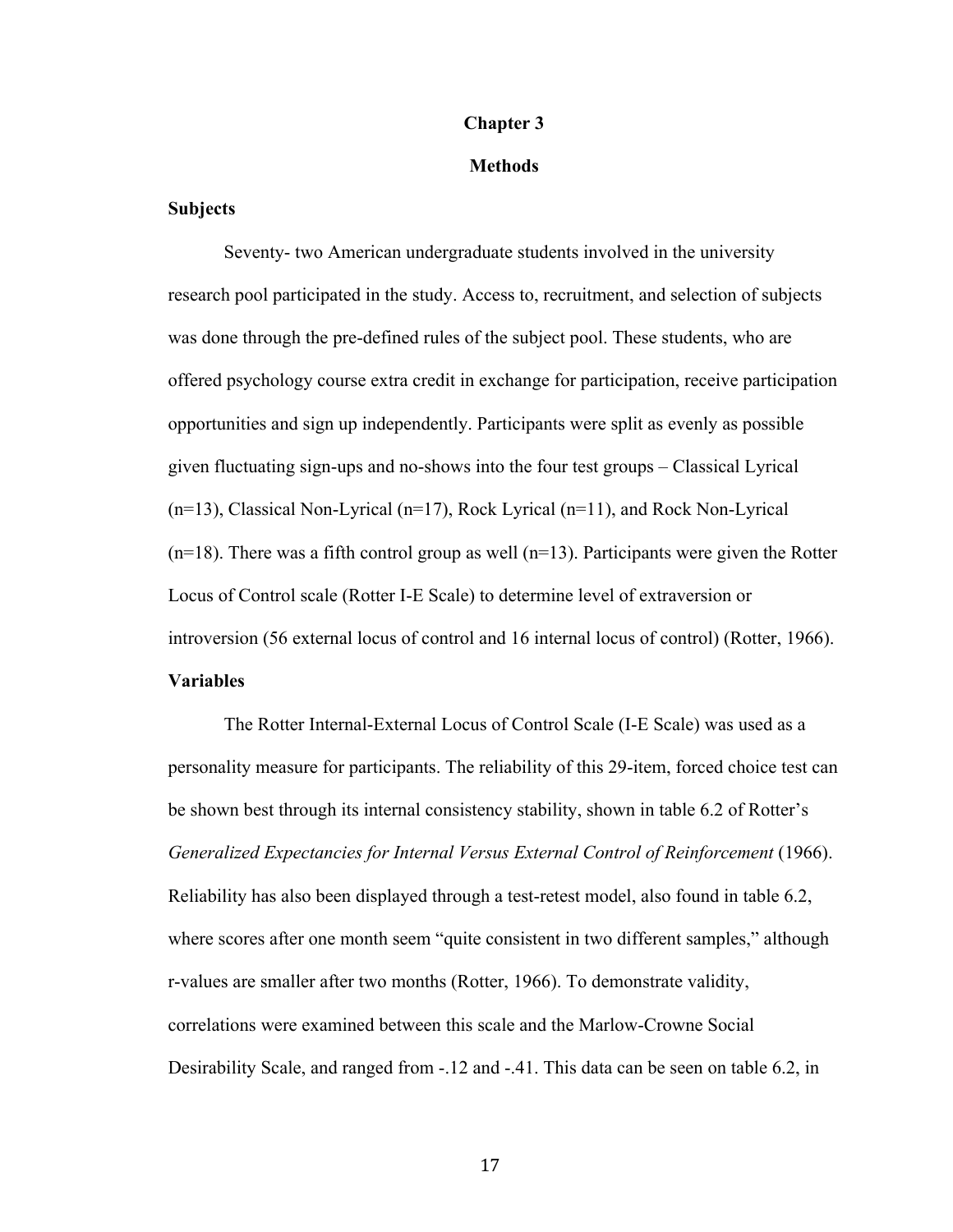addition to the correlations with intellectual measures, which ranged from -.22 to .03. Table 6.3 displays means and standard deviations between various populations, and continue to support the validity of the exam by showing generally minimal differences. Procurement of this scale came from contacting Dr. Rotter's office and agreeing to the following stipulations: 1) collect all copies of the scale from participants, 2) do not publish the scale anywhere, other than in your dissertation/thesis/research results, 3) use the scale for research purposes only, 4) get assistance from someone with previous experience administering and interpreting personality scales if you have none yourself.

The first three passages (18 questions) of the Nelson-Denny Reading Test's Reading Comprehension section was used to measure the dependent variable in the present study – reading comprehension score (Brown, Fishco, & Hanna, 1993). The reliability of this portion of the exam is best demonstrated by the alternate forms method, where the same student was administered both Form G and H of the exam within a threeweek period  $(r=0.81)$ . For the present study, Form H was used. To address validity, an extensive balanced treatment review panel surveyed the test to ensure that reading was being measured fairly across varied populations. Questions have, however, been raised about the test's validity regarding modern materials (Murray-Ward, 1998). This scale was purchased through Riverside Publishing.

## **Procedures**

Participants entered the testing area, signed in for the purposes of receiving credit through the Rowan Subject Pool system, and read the alternate consent page attached to the sign-in sheet. Subjects were tested at the same time and in groups of no larger than ten. After sitting at pre-assigned desks, participants were informed that they could opt out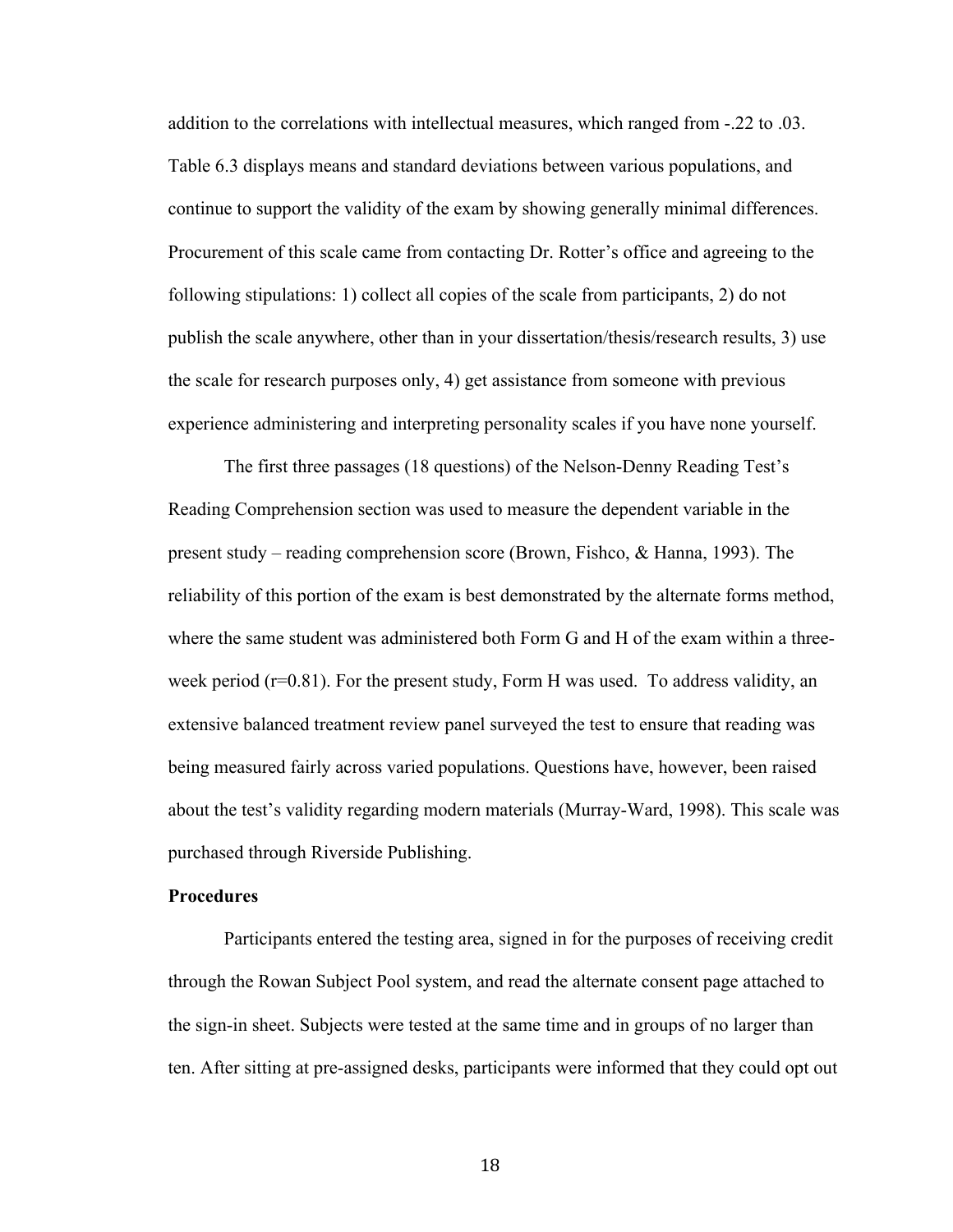before, during, and after the experiment for any reason. Given no further questions, participants moved on to complete the Rotter I-E Scale. They were allotted 15 minutes to complete the scale, however informed that the study would move forward when everyone was complete. After indicating completion to the experimenter, they were given 3 reading passages and questions from the Reading Comprehension portion of the Nelson-Denny Reading Test's Form H. Participants were informed that they had 15 minutes to complete this portion, and that the entire time must pass before moving on, so there was no need to rush. The experimenter began playback of the music through small speakers placed in the room at the same time participants began the test.

Having been split into four experimental groups and the control group beforehand, the music was specifically chosen for their group. There were 4 different experimental groups: Classical Lyrical, Classical Non-Lyrical, Rock Lyrical, and Rock Non-Lyrical. Songs were chosen for these experimental groups based on presence of English lyrics and availability of non-lyrical versions. In order of presentation, songs included in the Classical groups were: "Hallelujah Chorus" from George Frideric Handel's *Messiah* (1741/1988), "I Have a Song to Sing" from W.S. Gilbert and Arthur Sullivan's *The Yeomen of the Guard* (1888/2009), "The Sun Whose Rays Are All Ablaze" from Gilbert and Sullivan's *The Mikado* (1885/2009), "He That Dwelleth…Thou Shalt Break Them" from Handel's *Messiah* (1741/2009), and "In Native Worth" from Franz Haydn's *The Creation* (1796/2009). Songs included in the Rock groups were: "Monkey Wrench" by the Foo Fighters (Grohl, 1997), "Pompeii" by Bastille (Smith, 2013), "Glass of Water" by Coldplay (Berryman, Buckland, Champion, & Martin, 2008), and "Are You Gonna Be My Girl" by Jet (Cester & Muncey, 2003).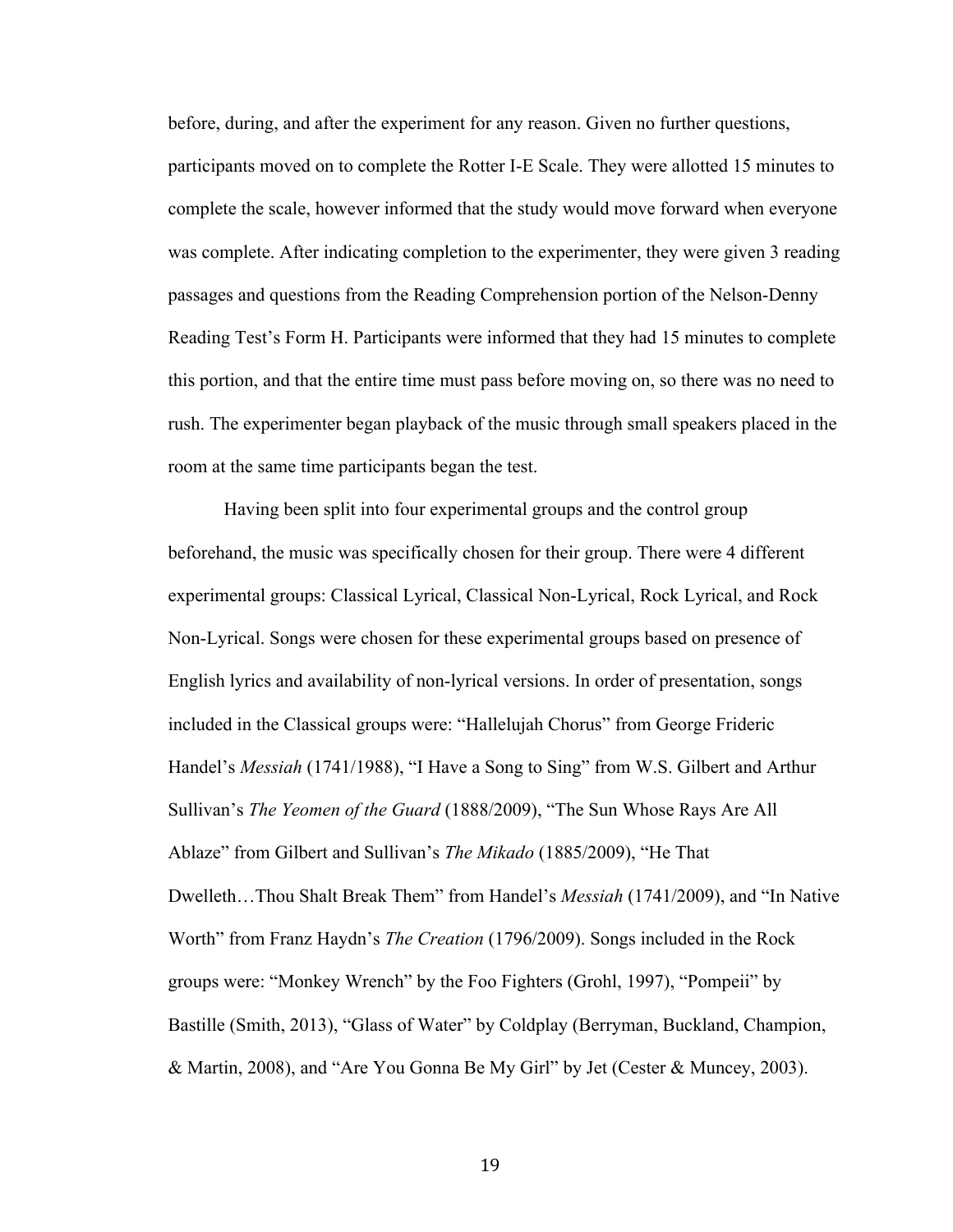After completion of all three tests, the participants were debriefed and given the opportunity to ask questions or opt out. Music was chosen in the hopes of avoiding familiarity, as it is well documented that episodic memory could be activated by familiar music, thus introducing a confounding variable into the experiment (Eschrich, Munte, & Altenmuller, 2008). Participants were then dismissed.

## **Statistical Analysis**

A two-way between-subjects Analysis of Variance (ANOVA) test was used to analyze the data. The Nelson-Denny Reading Comprehension test is scored between 0 and 18, with a higher score indicating more correct answers given, and greater test performance. The Rotter I-E Scale presents participants with a score between 0 and 23, with a lower score indicating a more internal locus of control and a higher score indicating a more external locus of control. According to Barbara Engler's *Personality Theories,* a score of 8.5 is the mean score, and scores above can be interpreted as indicative of an external locus of control, while scores below can be interpreted as indicative of an internal locus of control (2013).

The present study aims to add momentum to a growing body of research that will help illuminate the best uses of music in the modern scholastic world. Music and other ever-present types of media saturate the background of our society, and understanding how these new realities impact our performance will allow us to more efficiently function within changing cultural norms today and tomorrow. Participants took reading comprehension tests in the presence of various different background music conditions, and the mean scores were compared. The first hypothesis for this study states that the mean scores of the silent control condition and the music conditions will be different, and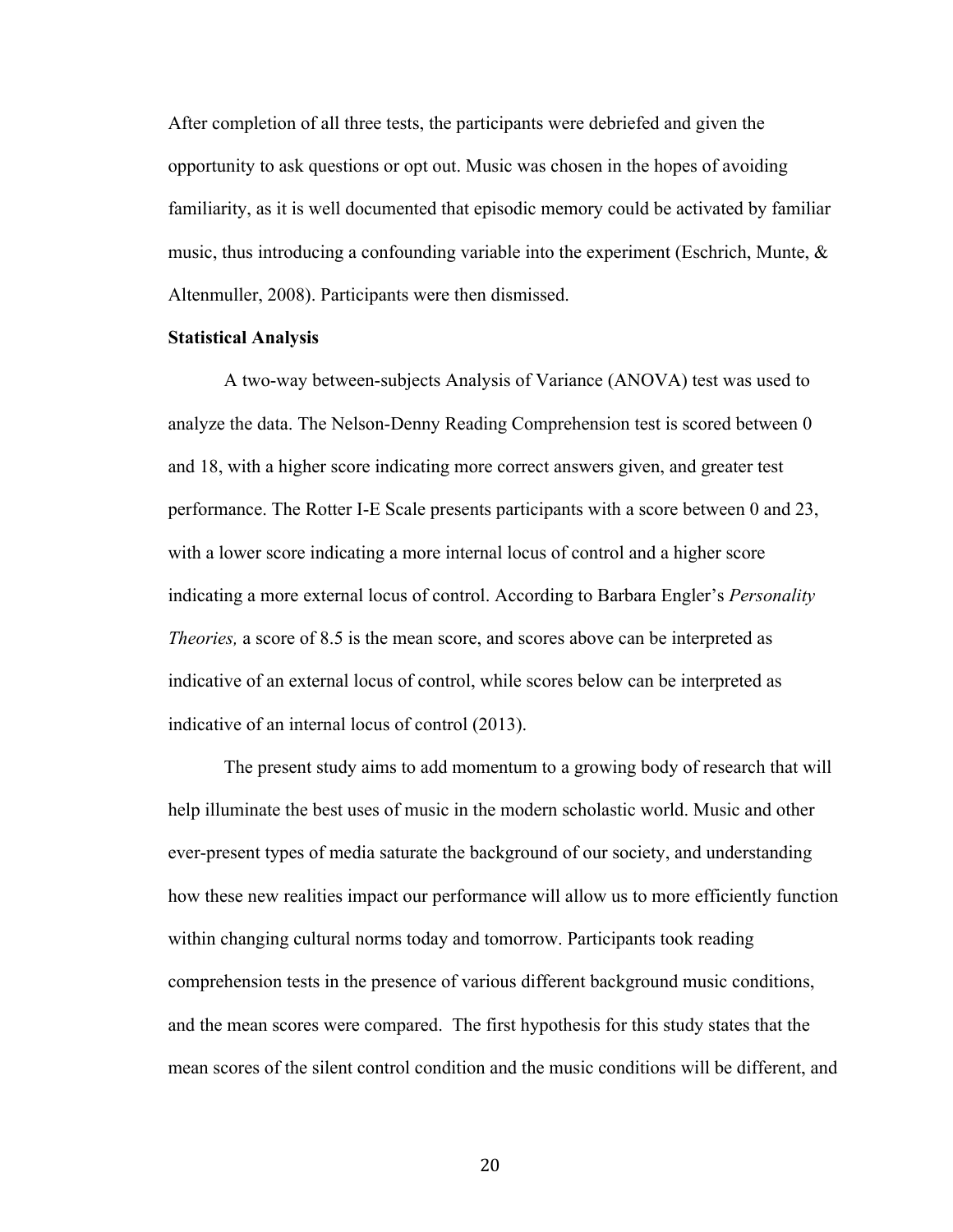that within those music conditions the means scores will differ as well. The second hypothesis predicts that participants in the non-lyrical conditions will perform better than those in the lyrical conditions. Finally, the third hypothesis anticipates that participants in the classical music conditions will perform better than those in the rock conditions.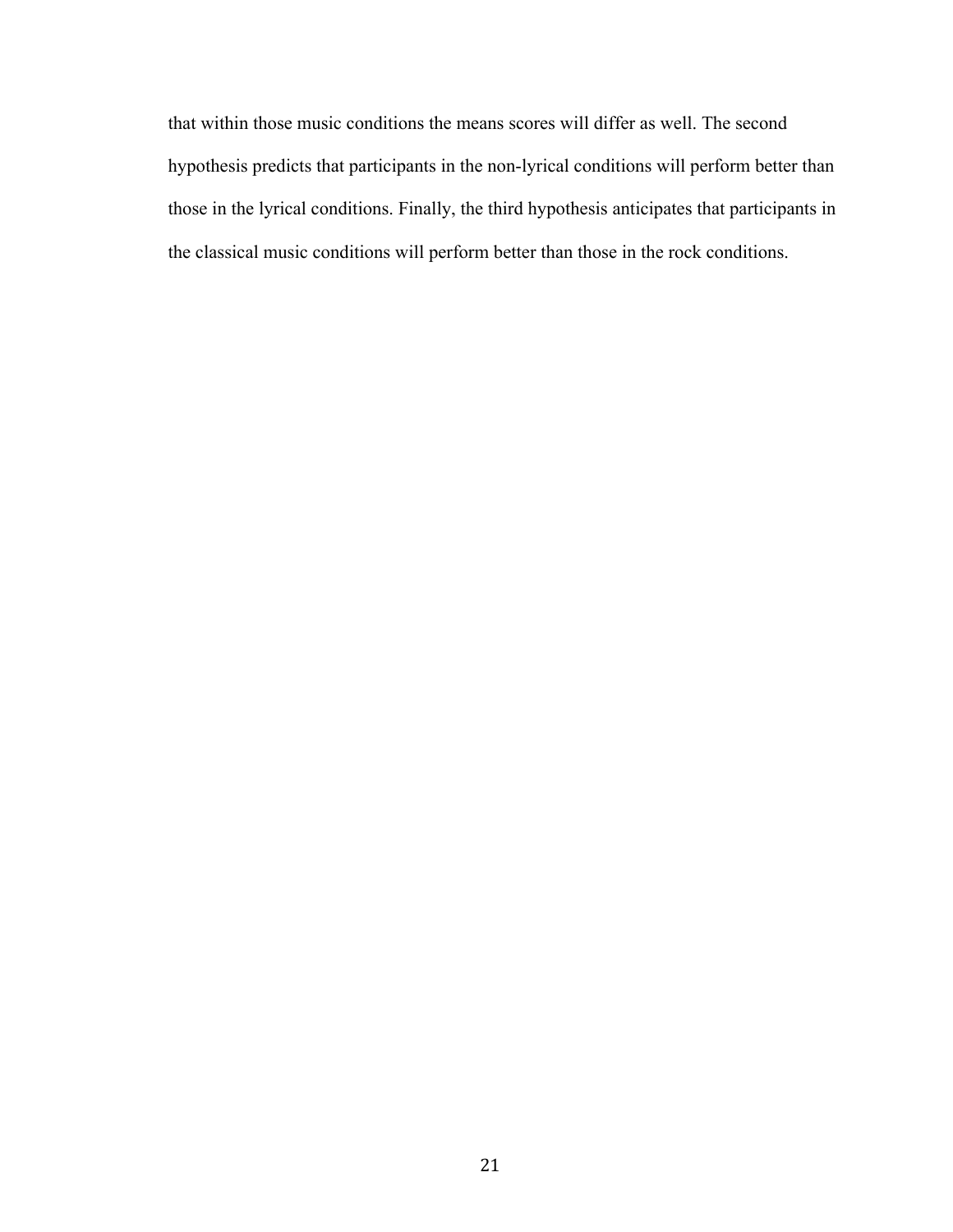#### **Chapter 4**

## **Results**

Given that the groupings of Internal and External Locus of Control are below and above 8.5 respectively, 56 participants were found to have External Loci of Control and 16 students were found to have Internal Loci of Control. Given this uneven distribution, this personality variable could not be factored into further the statistical analysis of Reading Comprehension and Music.

Mean reading comprehension test performances for the different experimental conditions are illustrated by descriptive statistics. Results from the descriptive statistics procedures are included in Table 1. The mean score for participants in the control groups was 15.077 ( $SD = 2.14$ ). The mean score for participants in the Classical, Lyrical groups was 13.154 (*SD* = 2.30). The mean score for participants in the Classical, Non-Lyrical groups was  $15.294$  ( $SD = 1.21$ ). The mean score for participants in the Rock, Lyrical groups was  $14.182$  ( $SD = 2.40$ ). The mean score for participants in the Rock, Non-Lyrical groups was  $14.111$  (*SD* = 2.04). Figure 1 illustrates the trends found in the descriptive statistics of the sample population.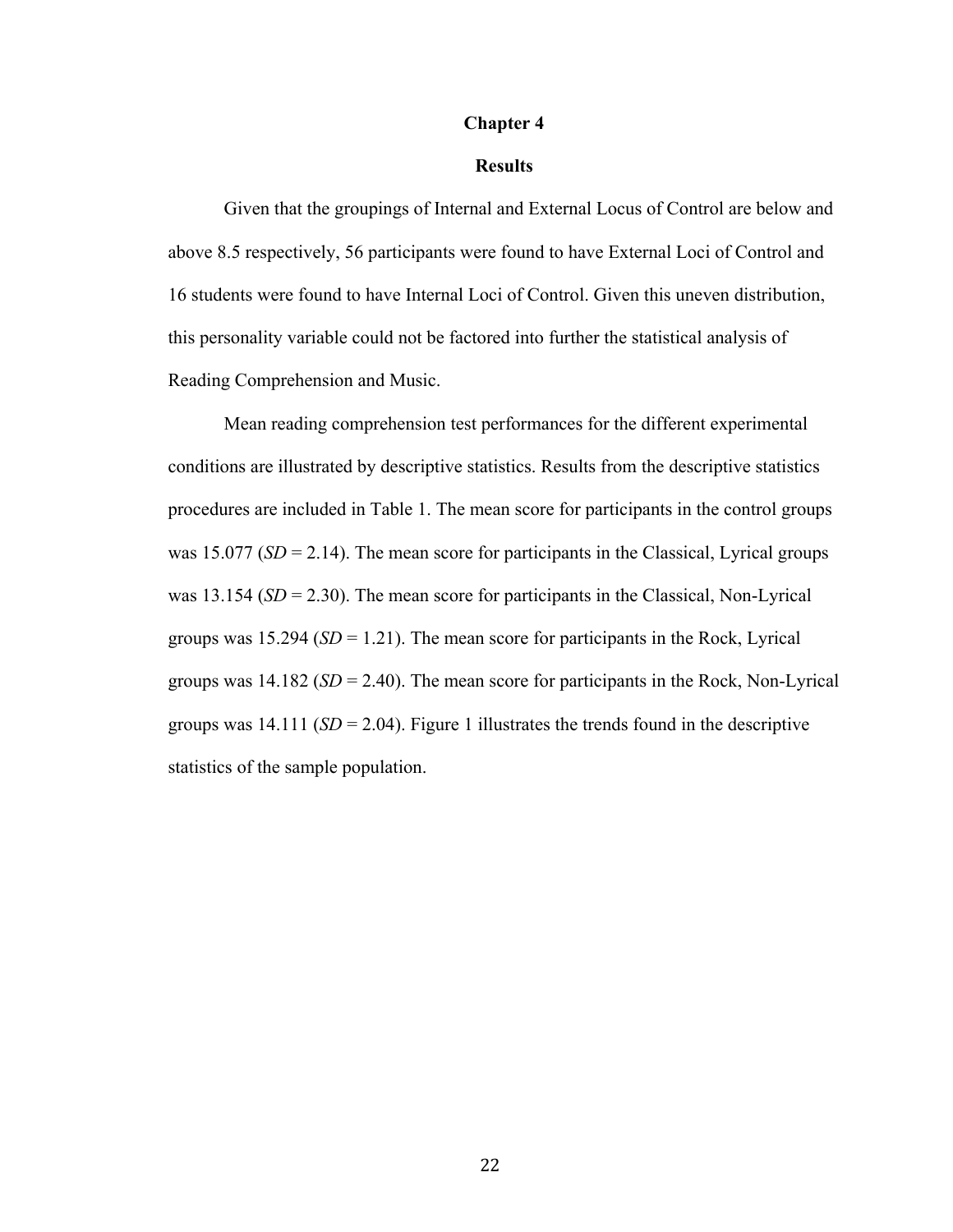## Table 1

*Descriptive Statistics: Sample Population*

| Genre     | Lyrics      | N  | Mean   | SD    |
|-----------|-------------|----|--------|-------|
| Control   | Control     | 13 | 15.077 | 2.139 |
| Classical | Lyrical     | 13 | 13.154 | 2.304 |
|           | Non-Lyrical | 17 | 15.294 | 1.212 |
| Rock      | Lyrical     | 11 | 14.182 | 2.400 |
|           | Non-Lyrical | 18 | 14.111 | 2.042 |

*Note.* Scores range from 0-18. A higher score indicates more items answered correctly.



*Figure 1.* Comparing means of Reading Comprehension Scores Across Experimental **Conditions**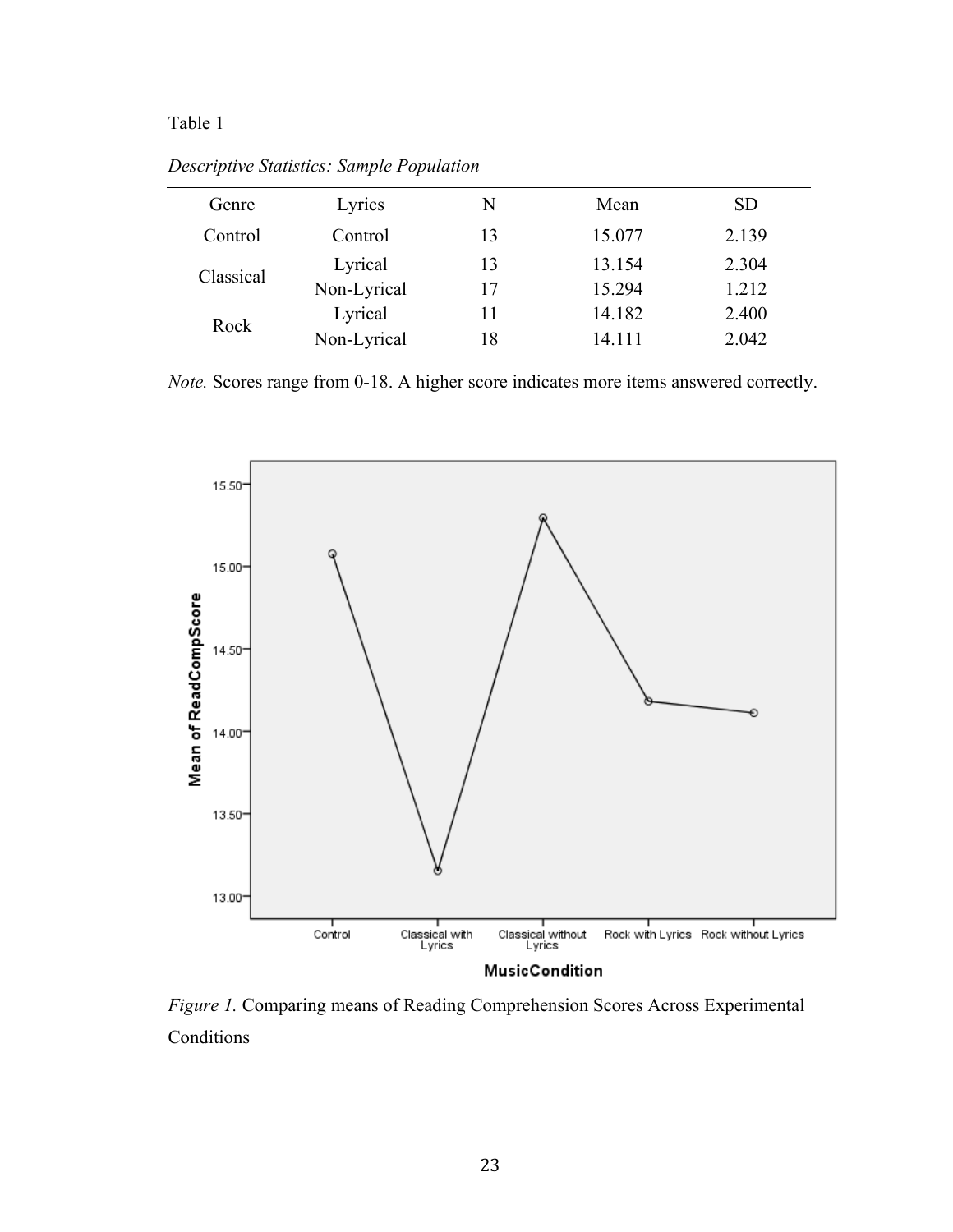A two-way ANOVA compared the relationships between independent variables, (1) presence of lyrics ("lyrics") and (2) music genre ("genre"), and the dependent variable, performance on the reading comprehension test ("reading comprehension"). No significant main effects were found for either independent variable, however the relationship between "lyrics" and "reading comprehension" was close to significant. A significant relationship was found in the interaction effect between the presence of lyrics and genre ( $p < .05$ ). Results from this ANOVA are included in Table 2.

## Table 2

*Variance of "Reading Comprehension" according to "Lyrics" and "Genre"*

| Factor                        | d1 | F     |         |
|-------------------------------|----|-------|---------|
| Genre                         |    | 0.022 | .882    |
| Lyrics                        |    | 3.948 | .051    |
| Genre x Lyrics                |    | 4.506 | $.037*$ |
| <i>Note</i> . $* = p \le .05$ |    |       |         |

The first of three hypotheses claimed that the control group without music would have different levels of comprehension than music groups, but the scores of the different music groups would vary. Collected data supports this hypothesis as the mean score of the control group ( $M = 15.08$ ) is greater than three of the four experimental groups, beating 'classical with lyrics'  $(M = 13.15)$ , 'rock with lyrics'  $(M = 14.18)$ , and 'rock without lyrics'  $(M = 14.11)$ . The second hypothesis was that lyrical music, regardless of genre, would have a greater negative impact on reading comprehension than non-lyrical music. This hypothesis cannot be confirmed, as the effect was not found to be significant  $(p = .051)$ . The third hypothesis of the present study stated that rock music would have a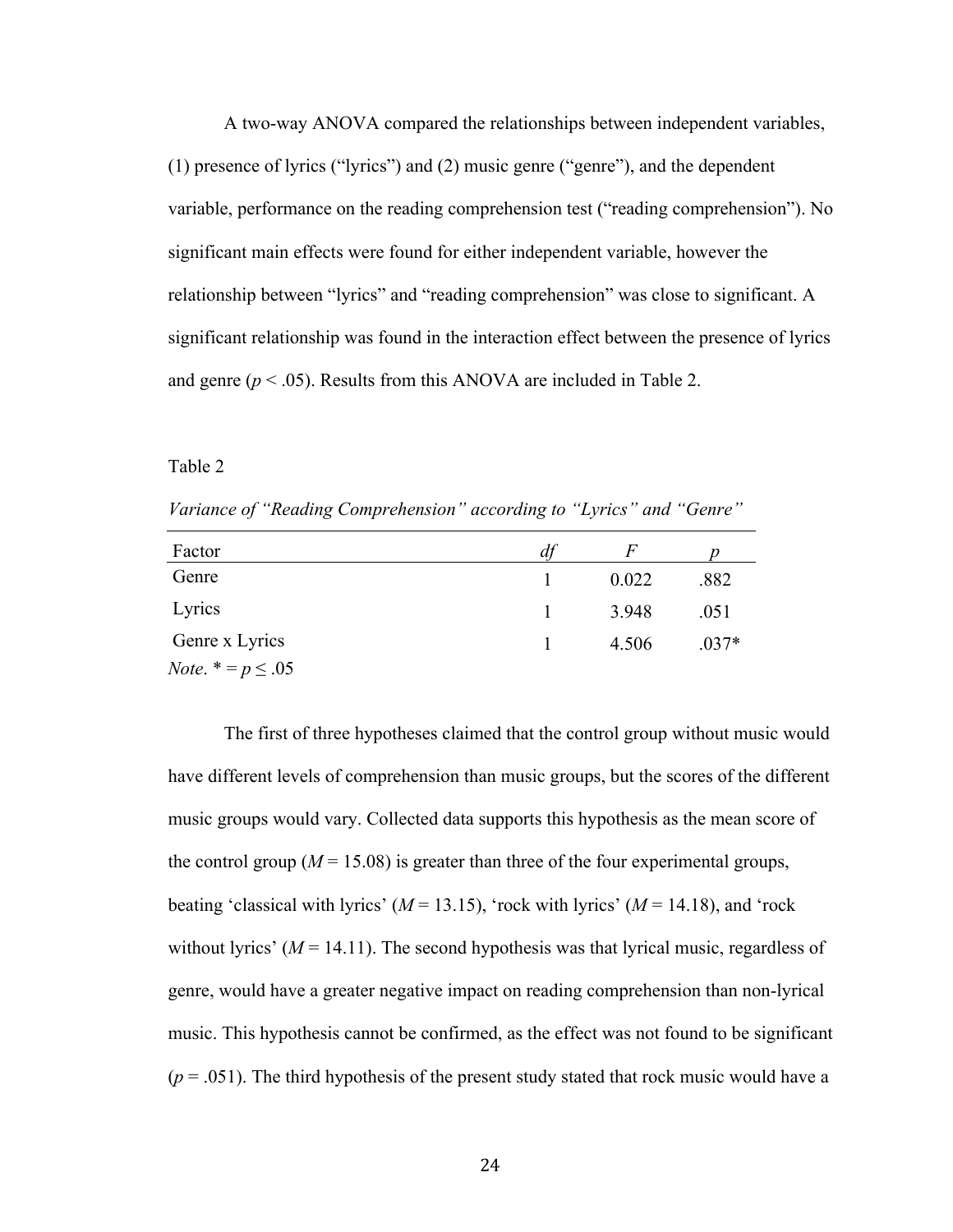stronger negative impact on reading comprehension than classical music, which the present study does not confirm  $(p = .882)$ .

While Locus of Control data was not usable, there are a plethora of other interesting results that warrant discussion. The collected data give support to one hypothesis, as the control group did see higher scores than three of the four other conditions. While the other two hypotheses were not supported, a *p*-value of 0.51 for the effect of lyrics and a significant interaction between lyrics and genre deserve analysis and consideration. The following section of the present study will discuss these findings and consider avenues for further investigation.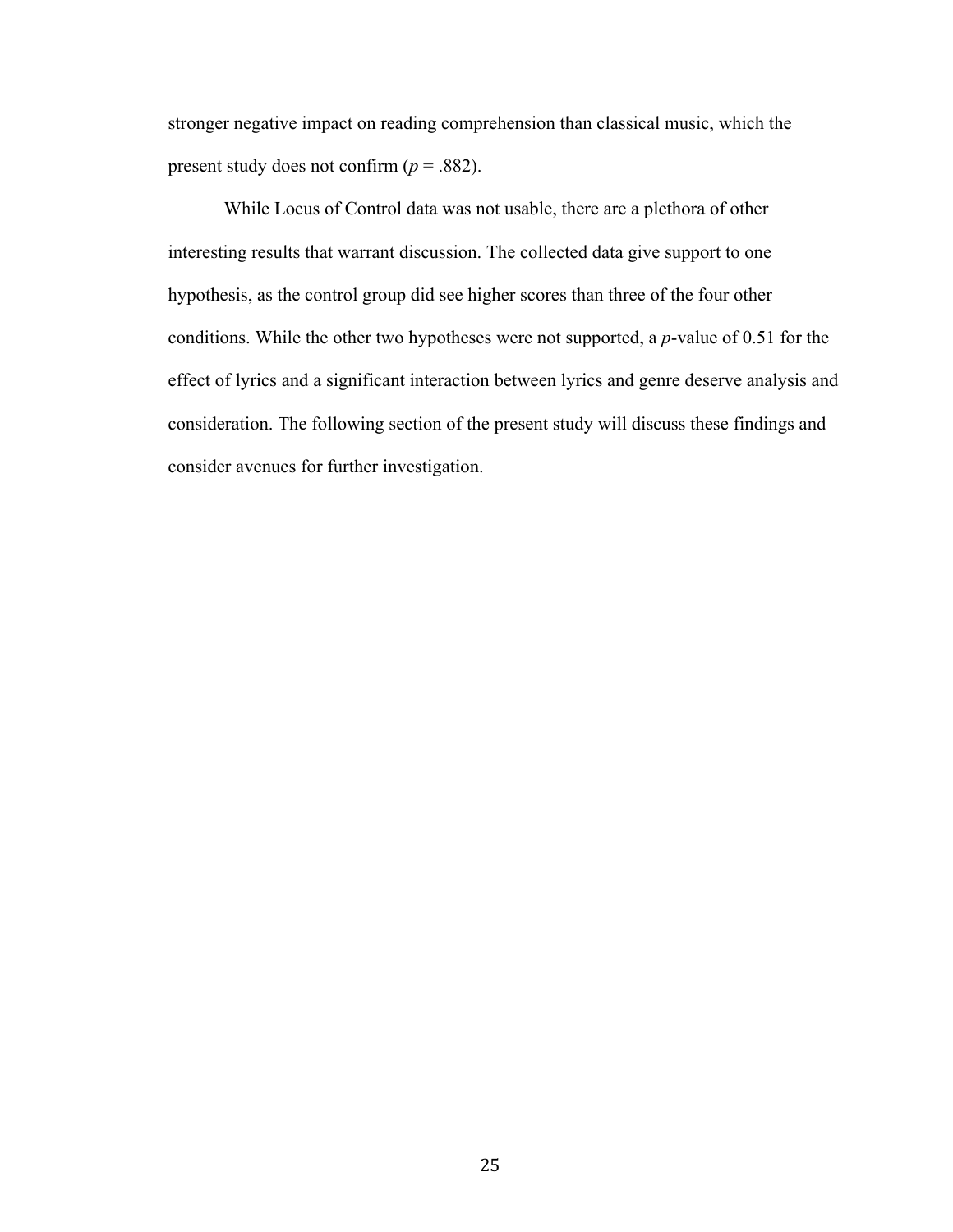### **Chapter 5**

## **Discussion**

## **Conclusions**

Analysis of variance used on the data collected presents interesting findings that corroborates some previous research and raises questions about others, while providing information that can be used to answer questions raised by the hypotheses of the present study. As indicated by the first hypothesis, a difference between the mean scores of the control and music conditions was expected as the silence of the control condition lacks the potentially distracting background sound that may impair either concentration or processing capacity. What was not expected, however, was that the 'classical without lyrics' condition would have a slightly higher mean score. This interesting dynamic suggests the possibility that non-lyrical classical music may uniquely not hinder reading comprehension or may even enhance it. Mean differences between the control and experimental groups relate to the findings of Anderson and Fuller, who found that the presence of popular music in the background of a reading comprehension test significantly and detrimentally affected scores of students as compared to those in a control group without music (2010). Lack of a significant main effect and a higher score in the 'classical without lyrics' group hinder the present study's ability to fully corroborate Anderson and Fuller's (2010) conclusions, but similarities between both methodology and results indicate that literature on this topic is growing. Further research is, of course, needed in order to develop solid strategies for students to utilize.

While the second hypothesis that predicted higher overall scores for the nonlyrical conditions cannot be confirmed, as the effect was not found to be significant ( $p =$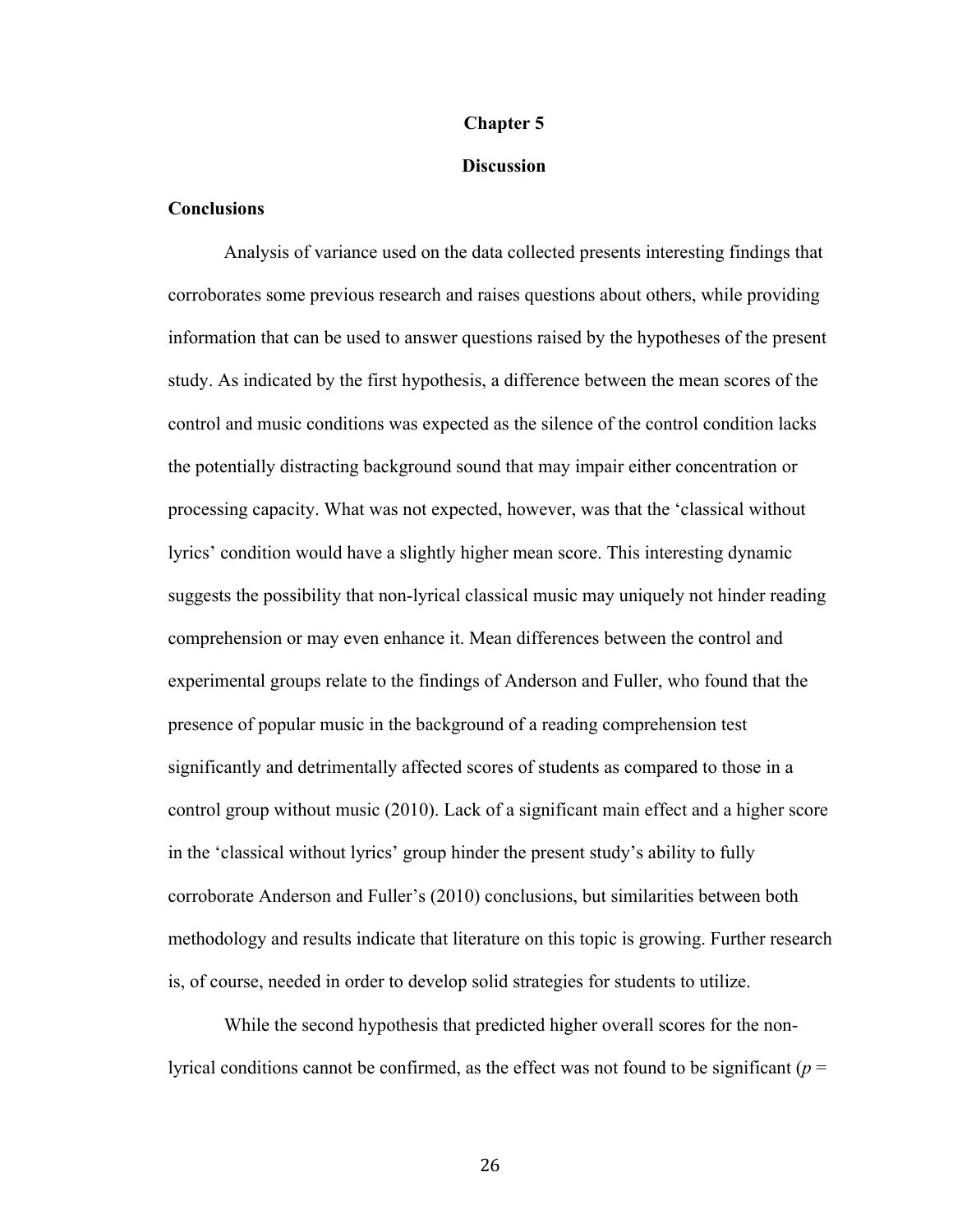.051), the p-value's proximity to significance indicates that the relationship between lyrics in music and reading comprehension requires further investigation. The presence of lyrics may very well have an impact on processing and comprehension capabilities, and a larger population size may have led to a difference *p*-value. If lyrics do end up having an impact on reading comprehension, this effect may best be explained by interference created by overlapping semantic processing, as detailed in research such as Bell, Buchner, and Mund's 2008 study, Oswald, Tremblay, and Jones' 2000 study, or Lange's 2005 study. These studies point toward the conclusion that, through an interference-bycontent model, meaningful language presented in the background limits cognitive semantic capacity and therefore inhibits the processing of other semantic tasks. In the context of the present study, the presence of lyrics, which are language-based and require semantic processing, may interfere with subjects' ability to process and comprehend the reading task at hand.

Given the data collected through this experiment it seems that genre, at least between classical and rock, does not have a substantial impact on a subject's ability to comprehend written word. This finding is particularly interesting when compared to Chou's 2010 study, which saw the genre of hip-hop's mean score on a reading comprehension performance test sit substantially lower than that of the classical condition. A limitation of Chou's study, however, was that it did not take lyrics into account. Given that hip-hop tends to rely more heavily on lyrics than classical music, the study may possess a confounding variable in its varied lyrical presence that may explain the main effect for genre found in that study. Regardless, it seems that further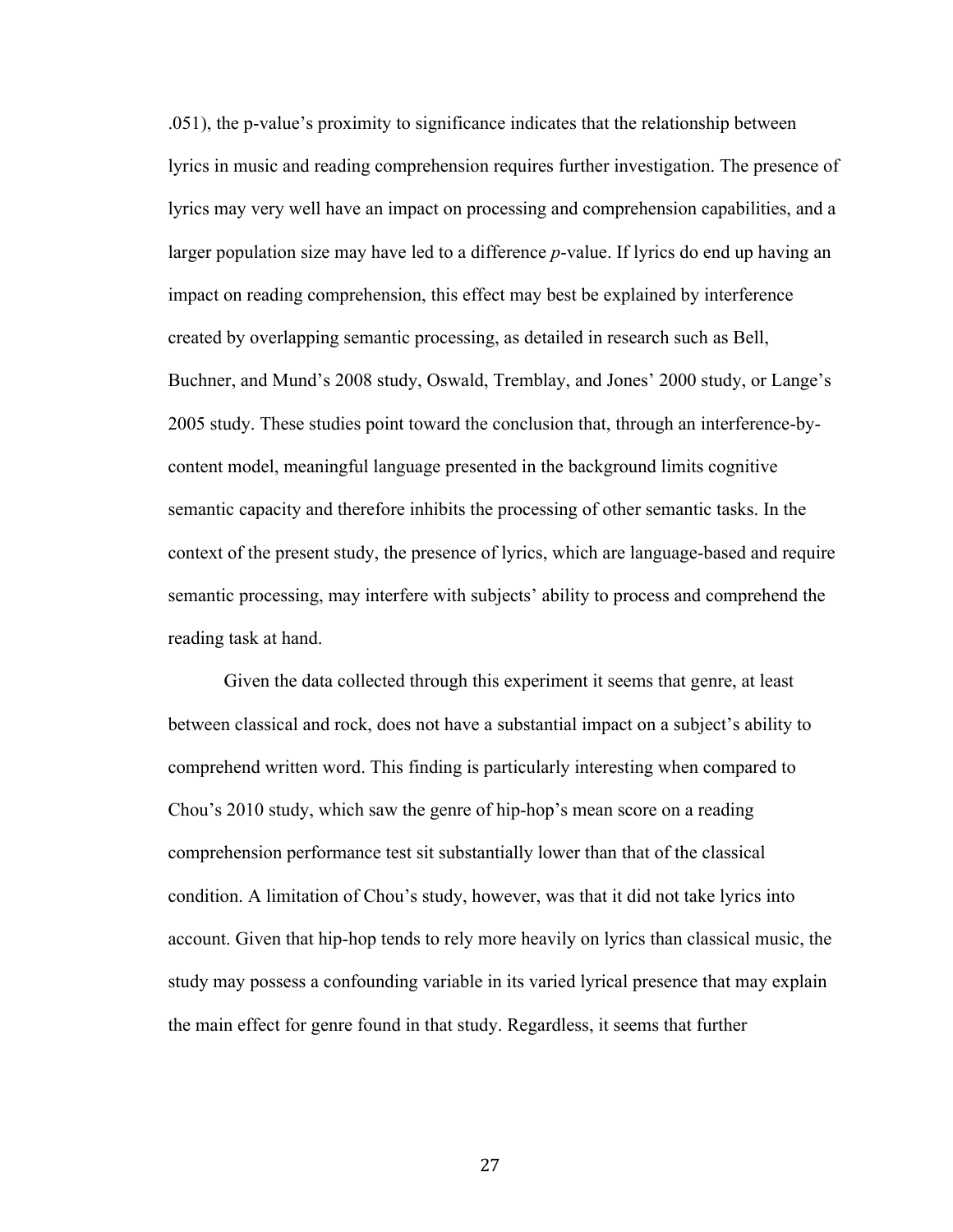investigation is needed to compare the effects of the innumerable different genres and hybrids that exist within the scope of music.

While no hypothesis predicted the significance of this interaction, it is very intriguing to see the significance in the interaction between Genre and Lyrics ( $p = .037$ ). According to this data, the impact of rock music was consistent across the lyrical conditions, but with the classical music, the presence of lyrics significantly affected the impact the genre had on test performance. It is hard to identify a definite cause of this. Lyrical classical music is generally foreign to most students. While movies, commercials, and other assorted popular media that heavily utilize instrument-focused classical music provide the general population exposure to non-lyrical classical, classical with lyrics is much less present in mainstream America. The unique vocal quality of harsh vibrato and high pitches used in this less exposed classical music may be jarring to students unfamiliar with this sound. Further research is needed to explore this interesting interaction.

## **Limitations**

There are a number of limitations that should be noted and taken into account during future attempts to expand upon this present research. First, it was not possible to secure one room to use throughout all sessions so the individual sessions were spread across 4 different rooms. While this environmental variable could be confounding in and of itself, it also created problems with standardizing volume across conditions. Despite having a set volume through the computer, different sized rooms and subjects' positioning within those rooms affected the perceived volume for each individual. In the future, it may be advisable to have each subject listen through headphones. That each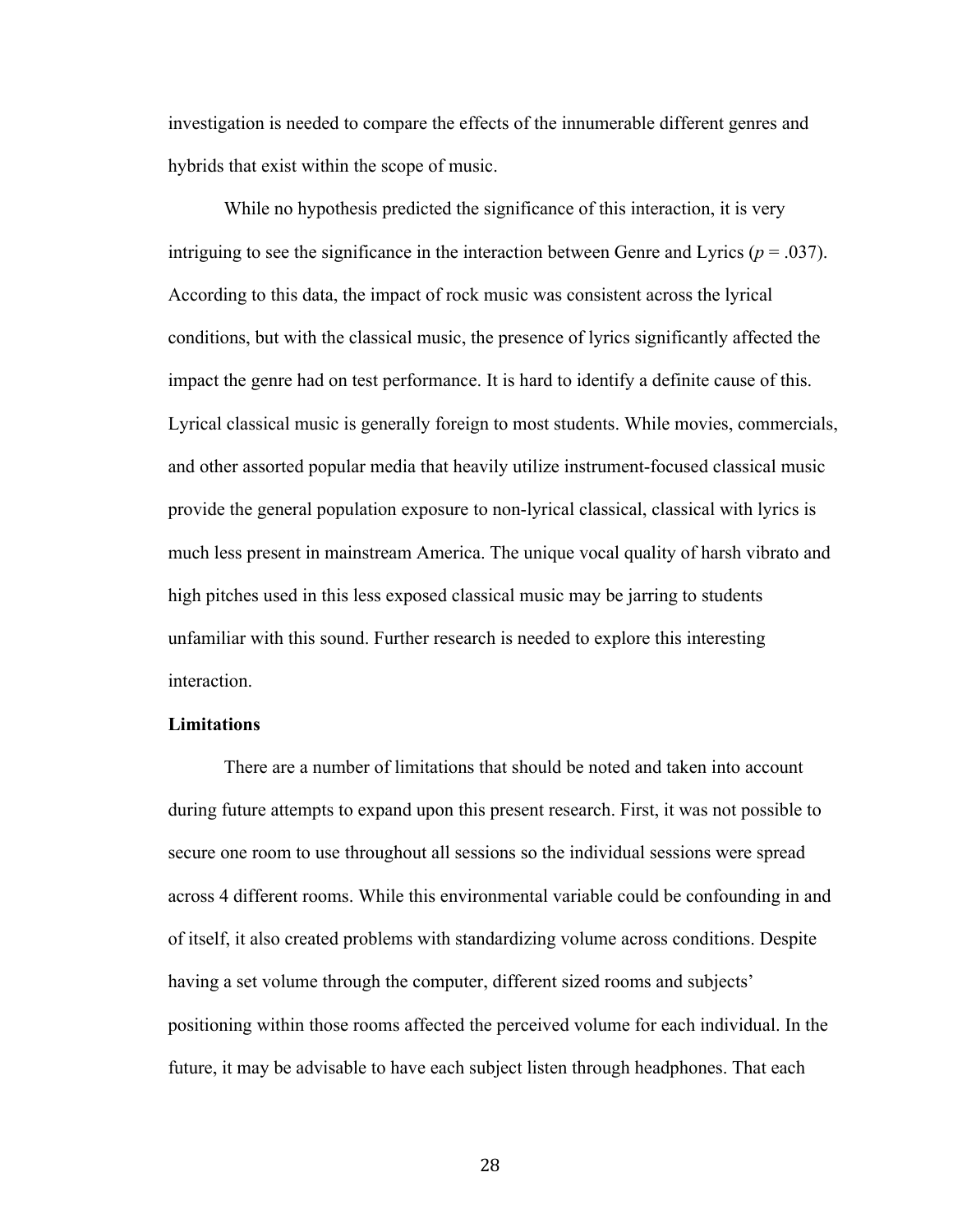song was different, within and across conditions, also created difficulty in maintaining volume consistency.

A larger population size would enhance the study for many reasons. Since the control was independent of the 4 experimental groups, it was difficult to factor the control into analysis. Had that population size been larger, approximately the size of the other groups combined, comparison between the control and a general "music" condition could have assisted in addressing the general question, "Are students better off reading without music in the background?" A larger population size may have also helped fix the sample population's heavy skew toward external locus of control, allowing analysis of the extraversion variable. If university students are the available population, choosing a more direct route to measuring extraversion, rather than utilizing the Rotter scale and translating from locus of control to extraversion, may be advisable. Finally, future researchers should measure and control for cognitive ability, and familiarity or preference. Students' pre-existing cognitive ability could impact the mean performance scores, and related literature has implicated song familiarity as an important factor that can lead to lower scores (Furnham and Strbac, 2002).

#### **Future Directions**

Future research should prioritize and focus on the role of lyrics in the interplay of music and academic performance. A study with a large sample population should confirm or deny the impact that lyrics could have on concurrent reading comprehension, as the *p*value of .051 for the main effect of lyrics found in the present study does not lead to a definitive conclusion. Further research can then break down the general concept of "lyrics" into its component parts and develop a full understanding of the subject and its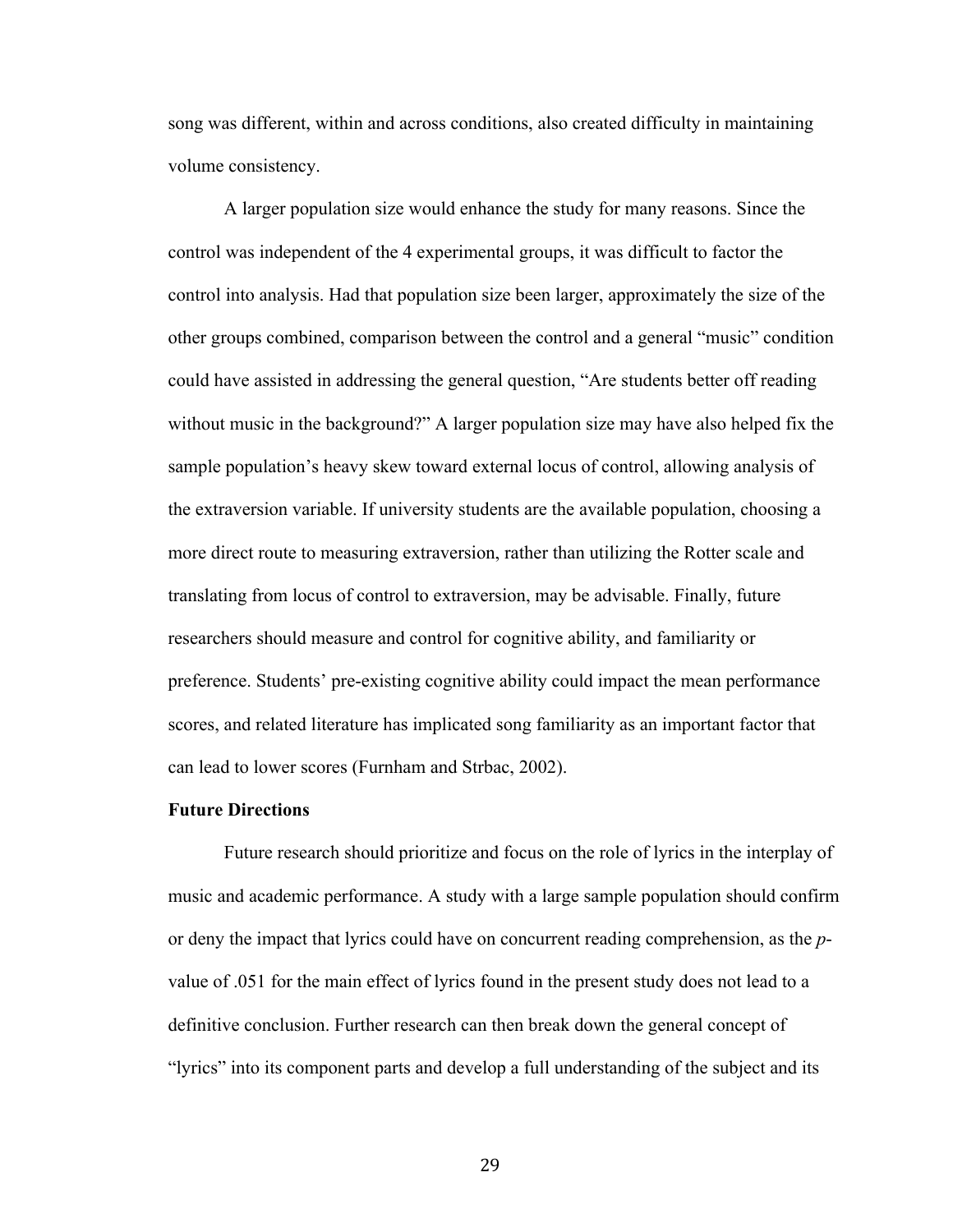effects. As shown by having a main effect near significance, and by being implicated in the interaction between itself and genre, lyrics are a complex aspect of music. As more research explores this language-based ingredient, specific recommendations can be made regarding to how its presence effects reading comprehension and other academic performance.

Limitations found in the present study also create an outline for researchers to consider in future studies. Volume consistency is paramount, and headphones may be the only ways to ensure that it is achieved. If music is played throughout a room, a consistent location with "surround sound" capabilities may be necessary in order to avoid individual participants perceiving the music at different volumes. Three other factors that also need to be adequately considered in the future include pre-existing academic ability, music familiarity, and level of extroversion. Existing literature suggests that each of these variables can play an important role in a students' susceptibility to background musical distraction, and they should be given consideration.

Ultimately the goal in this type of research should be to develop definitive and practical advice for students trying to study in today's media-saturated world. Looking more deeply at the effect of lyrics, and the interactions attached to it, can help guide students toward efficient and effective studying in the modern age.

#### **Closing Thoughts**

This study may provide practical guidance to inform university students' study habits, and it can provide a jumping-off point for further research that can seek to maximize students' ability to effectively read and perform in school. Differences in this data may suggest that background music in general lessens reading comprehension, but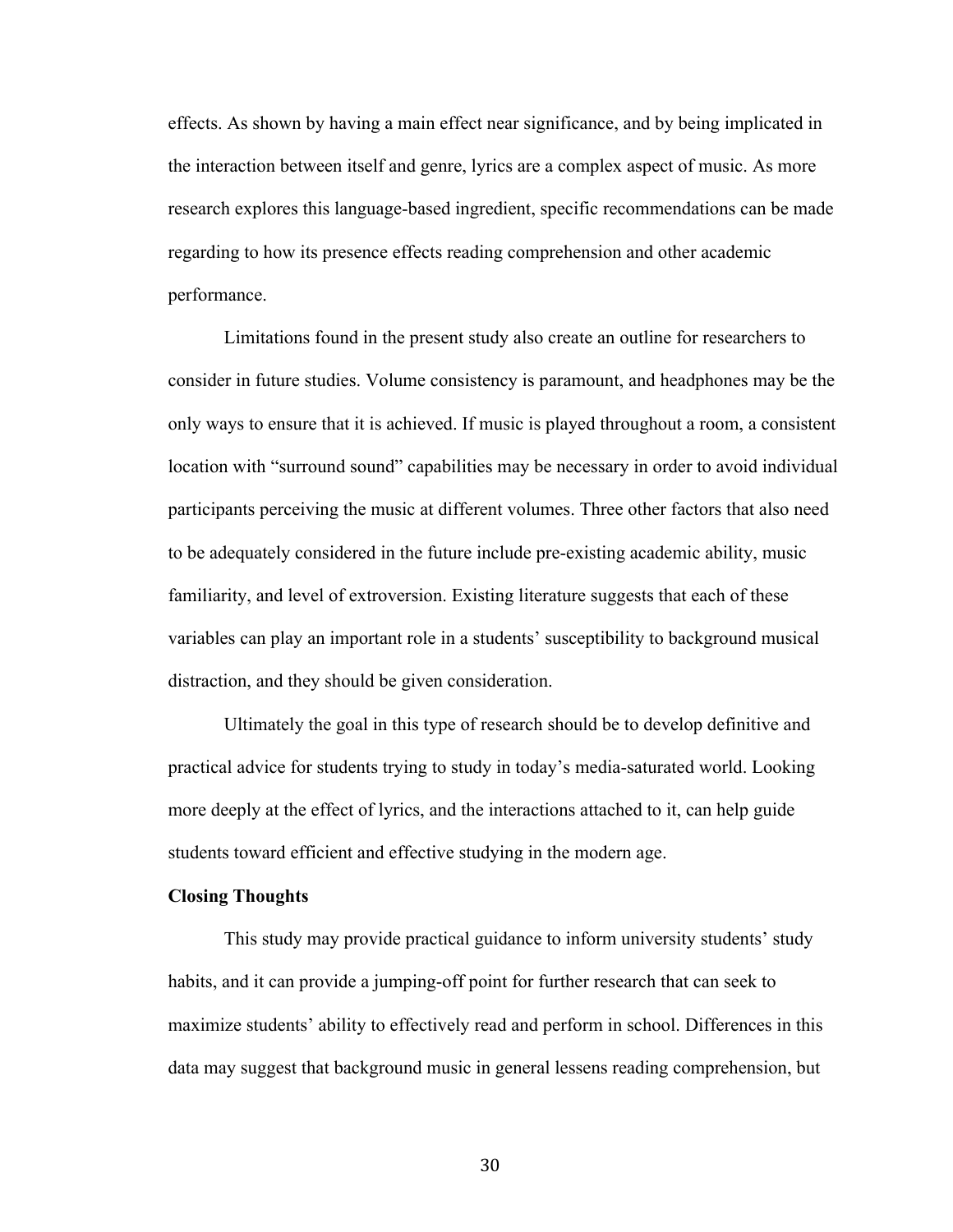further study is needed to specifically confirm this. If a student is going to listen to music while reading, analysis of collected data implies that genre, at least between classical and rock, should not have significantly different impacts. Further study is also needed to explore this, but non-lyrical music may be generally less invasive than lyrical. Finally, when choosing classical music to listen to, choosing non-lyrical selections is preferable to lyrical, whereas it should not matter with rock. Because of the nature of film, television, and video game scores, there is a plethora of lyric-free classical music available to students through soundtracks. Today's students are constantly bombarded with stimulus from new forms of media, and having an understanding of this concept from all angles can allow a better understanding of how to work efficiently in the  $21<sup>st</sup>$  century.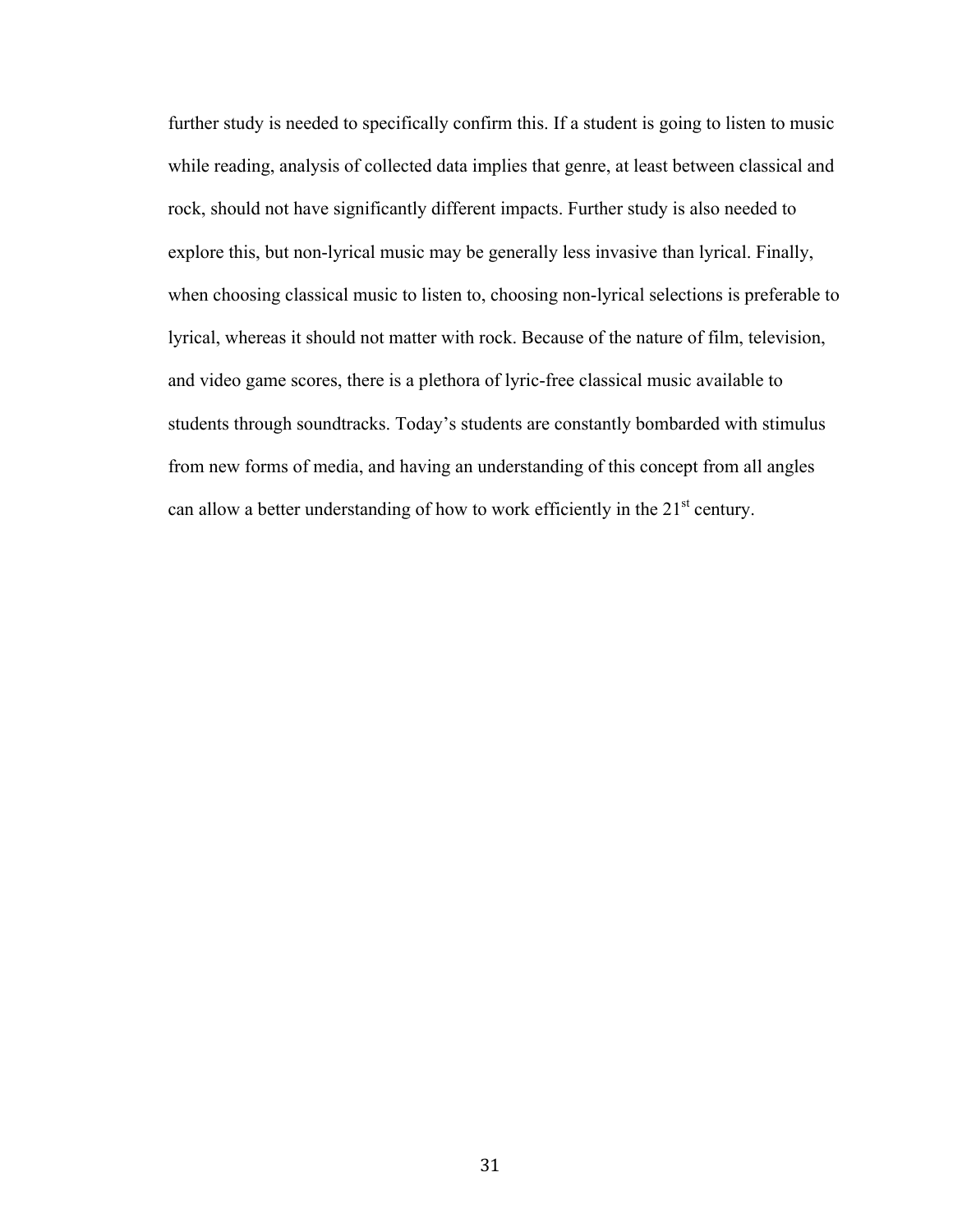#### **References**

- Anderson, S. A., & Fuller, G. B. (2010). Effect of music on reading comprehension of junior high school students. *School Psychology Quarterly*,*25*(3), 178.
- Baddeley, A., & Salamé, P. (1986). The unattended speech effect: Perception or memory?. *Journal of Experimental Psychology: Learning, Memory, and Cognition, 12*(4), 525.
- Bell, R., Buchner, A., & Mund, I. (2008). Age-related differences in irrelevant-speech effects*. Psychology and aging, 23*(2), 377.
- Berryman, G., Buckland, J., Champion, W., & Martin, C. (2008). Glass of Water. On *Prospekt's March* [MP3 file]. Coldplay (Group). Parlophone.
- Besson, M., Faïta, F., Peretz, I., Bonnel, A. M., & Requin, J. (1998). Singing in the brain: Independence of lyrics and tunes. *Psychological Science, 9*(6), 494-498.
- Boman, E. (2004). The effects of noise and gender on children's episodic and semantic memory. *Scandinavian journal of psychology, 45*(5), 407-416.
- Brown, J. I., Fishco, V. V., & Hanna, G. (1993). *Nelson-Denny reading test: Manual for scoring and interpretation, forms G & H*. Riverside Publishing Company.
- Caldwell, G. N., & Riby, L. M. (2007). The effects of music exposure and own genre preference on conscious and unconscious cognitive processes: a pilot ERP study. *Consciousness and cognition, 16*(4), 992-996.
- Carretti, B., Cornoldi, C., & Pelegrina, S. L. (2007). Which factors influence number updating in working memory? The effects of size distance and suppression. *British Journal of Psychology, 98*(1), 45-60.
- Cauchard, F., Cane, J. E., & Weger, U. W. (2012). Influence of Background Speech and Music in Interrupted Reading: An Eye-Tracking Study. *Applied Cognitive Psychology*, 26(3), 381-390.
- Cester, N., & Muncey, C. (2003). Are You Gonna Be My Girl. On *Get Born* [MP3 file]. Jet (Group). Elektra.
- Chamorro-Premuzic, T., Swami, V., Terrado, A., & Furnham, A. (2009). The effects of background auditory interference and extraversion on creative and cognitive task performance. *International Journal of Psychological Studies*,1(2), P2.
- Chou, P. T. M. (2010). Attention Drainage Effect: How Background Music Effects Concentration in Taiwanese College Students. *Journal of the Scholarship of Teaching and Learning*, 10(1), 36-46.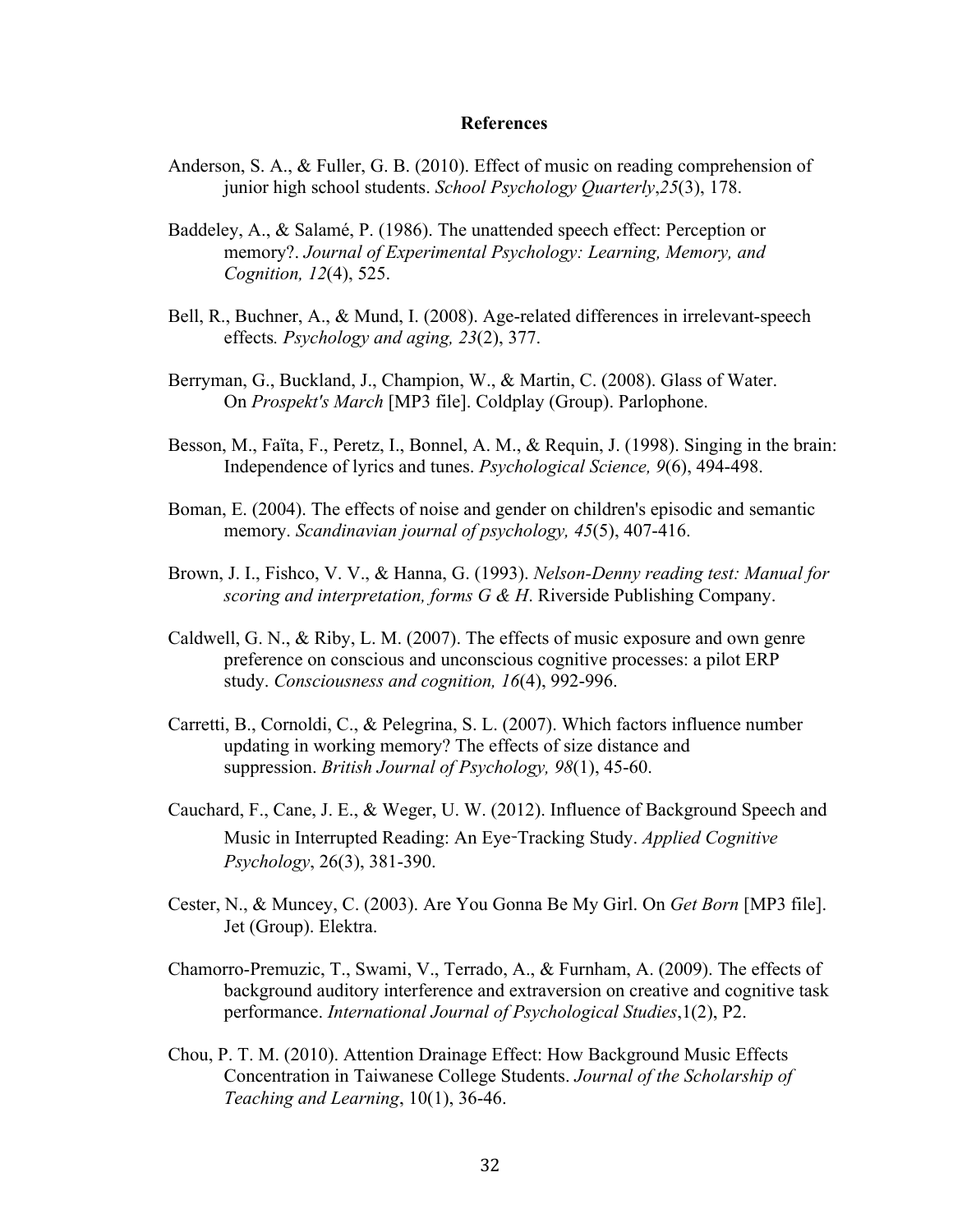- Cowan, N. (1995). *Attention and memory: An integrated framework*. New York: Oxford University Press.
- Cowan, N. (1999). An embedded-processes model of working memory. In A. Miyake & P. Shah (Eds.), *Models of working memory* (pp. 62–101). Cambridge: University Press.
- Dobbs, S., Furnham, A., & McClelland, A. (2011). The effect of background music and noise on the cognitive test performance of introverts and extraverts. *Applied cognitive psychology*, 25(2), 307-313.
- Downing, J. A., Carlson, J. K., Hoffman, J., Gray, D., & Thompson, A. (2004). A Musical Interlude Using Music and Relaxation to Improve Reading Performance. *Intervention in school and clinic*, 39(4), 246-250.
- Doyle, M., & Furnham, A. (2012). The distracting effects of music on the cognitive test performance of creative and non-creative individuals. *Thinking Skills and Creativity*, 7(1), 1-7.
- Fassbender, E., Richards, D., Bilgin, A., Thompson, W. F., & Heiden, W. (2012). VirSchool: The effect of background music and immersive display systems on memory for facts learned in an educational virtual environment. *Computers & Education*, *58*(1), 490-500.
- Engler, B. (2008). *Personality theories*. Cengage Learning.
- Ericsson, K. A., & Kintsch, W. (1995). Long-term working memory. *Psychological review*, 102(2), 211.
- Eysenck, H. J. (1967). *The biological basis of personality*. Thomas: Spring-field, Ill.
- Furnham, A., & Strbac, L. (2002). Music is as distracting as noise: the differential distraction of background music and noise on the cognitive test performance of introverts and extraverts. *Ergonomics*, 45(3), 203-217.
- Furnham, A., Trew, S., & Sneade, I. (1999). The distracting effects of vocal and instrumental music on the cognitive test performance of introverts and extraverts. *Personality and Individual Differences*, 27(2), 381-392.
- Gilbert, W. S., & Sullivan, A. (1888). I Have a Song to Sing O!. On *Karaoke Opera: Gilbert & Sullivan Highlights* [MP3 file]. The Holst Singers, Czech Symphony Orchestra, & John Landor (Group). Musical Concepts. (2009)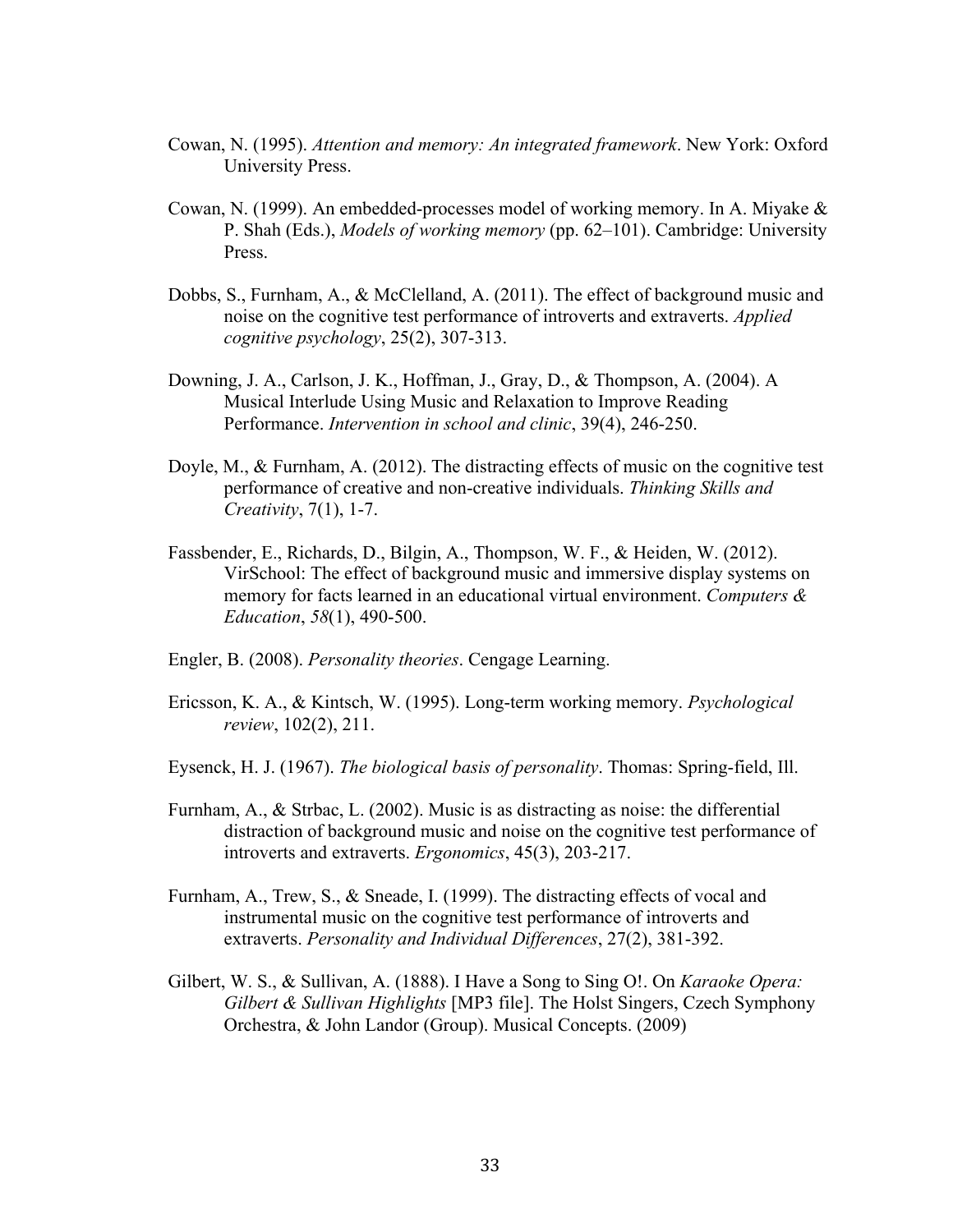- Gilbert, W. S., & Sullivan, A. (1885). The Sun Whose Rays Are All Ablaze. On *Karaoke Opera: Gilbert & Sullivan Highlights* [MP3 file]. Susan McCulloch, Czech Symphony Orchestra & John Landor (Group). Musical Concepts. (2009)
- Grohl, D. (1997). Monkey Wrench. On *The Colour and the Shape* [MP3 file]. Foo Fighters (Group). Roswell/Capitol.
- Hallam, S., Price, J., & Katsarou, G. (2002). The effects of background music on primary school pupils' task performance. *Educational studies*, 28(2), 111-122.
- Handel, G. F. (1741). Hallelujah Chorus. [MP3 file]. The English Concert & Choir (Group). Hamburg, Germany: Deutsche Grammophon GmbH. (1988)
- Handel, G. F. (1741). He That Dwelleth…Thou Shalt Break Them. On *Karaoke Opera, Vol. 10: Handel Arias for All Voices* [MP3 file]. The English Concert & Choir (Group). Musical Concepts. (2009)
- Haydn, J. (1796). In Native Worth. On *Karaoke Opera, Vol. 12: Oratorio Arias f* [MP3 file]. Bulgarian National Radio Symphony Orchestra, John Landor & Archie Worley (Group). Musical Concepts. (2009)
- Jaušovec, N., Jaušovec, K., & Gerlič, I. (2006). The influence of Mozart's music on brain activity in the process of learning. *Clinical Neurophysiology*,117(12), 2703-2714.
- Jones, D. M., & Tremblay, S. (2000). Interference in memory by process or content? A reply to Neath (2000). *Psychonomic Bulletin & Review*, 7(3), 550-558.
- Kahneman, D. (1973). *Attention and effort*.
- Kämpfe, J., Sedlmeier, P., & Renkewitz, F. (2011). The impact of background music on adult listeners: A meta-analysis. *Psychology of Music*, 39(4), 424-448.
- Lange, E. B. (2005). Disruption of attention by irrelevant stimuli in serial recall. *Journal of Memory and Language*, 53(4), 513-531.
- Lesiuk, T. (2005). The effect of music listening on work performance. *Psychology of Music*, 33(2), 173-191.
- Marsh, J. E., Hughes, R. W., & Jones, D. M. (2008). Auditory distraction in semantic memory: A process-based approach. *Journal of Memory and Language*, 58(3), 682-700.
- Marsh, J. E., Hughes, R. W., & Jones, D. M. (2009). Interference by process, not content, determines semantic auditory distraction. *Cognition*, 110(1), 23-38.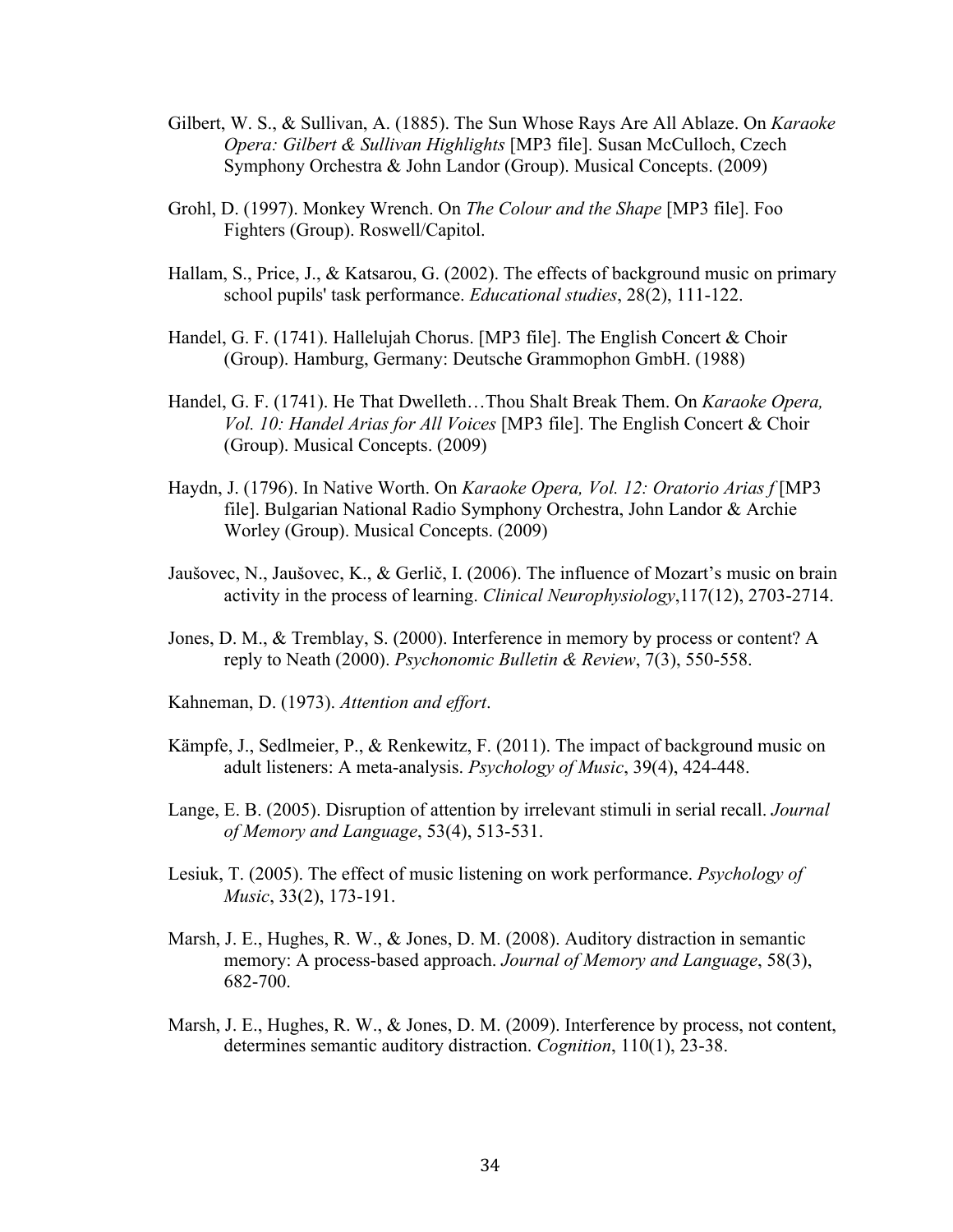- Newman Jr, R. I., Hunt, D. L., & Rhodes, F. (1966). Effects of music on employee attitude and productivity in a skateboard factory. *Journal of Applied Psychology*, 50(6), 493.
- Oswald, C. J., Tremblay, S., & Jones, D. M. (2000). Disruption of comprehension by the meaning of irrelevant sound. *Memory*, 8(5), 345-350.
- Pool, M. M., Koolstra, C. M., & Van der Voort, T. H. (2003). Distraction effects of background soap operas on homework performance: An experimental study enriched with observational data. *Educational Psychology*, 23(4), 361-380.
- Pool, M. M., Koolstra, C. M., & Voort, T. H. (2003). The impact of background radio and television on high school students' homework performance. *Journal of Communication*, 53(1), 74-87.
- Pool, M. M., Van der Voort, T. H., Beentjes, J. W., & Koolstra, C. M. (2000). Background television as an inhibitor of performance on easy and difficult homework assignments. *Communication Research*, 27(3), 293-326.
- Ransdell, S. E., & Gilroy, L. (2001). The effects of background music on word processed writing. *Computers in Human Behavior*, 17(2), 141-148.
- Rauscher, F. H., Shaw, G. L., & Ky, K. N. (1995). Listening to Mozart enhances spatialtemporal reasoning: towards a neurophysiological basis. *Neuroscience letters*, 185(1), 44-47.
- Rotter, J. B. (1966). Generalized expectancies for internal versus external control of reinforcement. *Psychological monographs: General and applied*,*80*(1), 1.
- Salamé, P., & Baddeley, A. (1982). Disruption of short-term memory by unattended speech: Implications for the structure of working memory. *Journal of verbal learning and verbal behavior*, 21(2), 150-164.
- Smith, D. (2013). Pompeii. On *Bad Blood* [MP3 file]. Bastille (Group). Virgin.
- Sörqvist, P. (2010). Effects of aircraft noise and speech on prose memory: What role for working memory capacity?. *Journal of Environmental Psychology*, 30(1), 112- 118.
- Sörqvist, P., Halin, N., & Hygge, S. (2010). Individual differences in susceptibility to the effects of speech on reading comprehension. *Applied Cognitive Psychology*, 24(1), 67-76.
- Thompson, W. F., Schellenberg, E. G., & Letnic, A. K. (2012). Fast and loud background music disrupts reading comprehension. *Psychology of Music*, 40(6), 700-708.